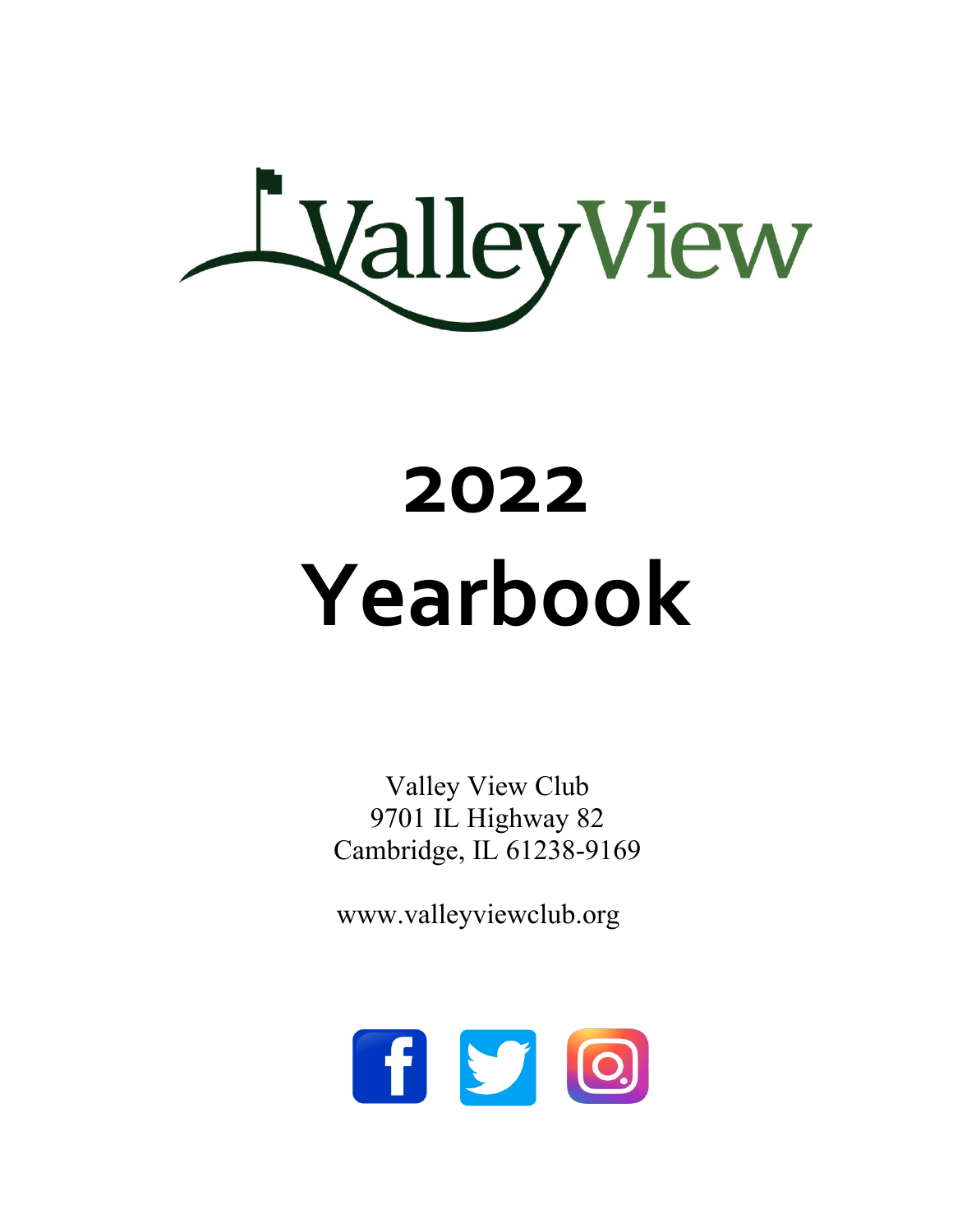## **Table of Contents**

| Course Care, Fivesomes, Practice Areas, Handicap Parking 11 |  |
|-------------------------------------------------------------|--|
|                                                             |  |
|                                                             |  |
|                                                             |  |
|                                                             |  |
|                                                             |  |
|                                                             |  |
|                                                             |  |
|                                                             |  |
|                                                             |  |
|                                                             |  |
|                                                             |  |
|                                                             |  |

## **Club Personnel and Phone Numbers**

| <b>Grounds / Greenskeeper</b>   |  |
|---------------------------------|--|
|                                 |  |
| <b>Lounge Manager</b>           |  |
|                                 |  |
| <b>Pool Supervisor</b>          |  |
|                                 |  |
| <b>Clubhouse / Reservations</b> |  |
|                                 |  |
| <b>Club President</b>           |  |
|                                 |  |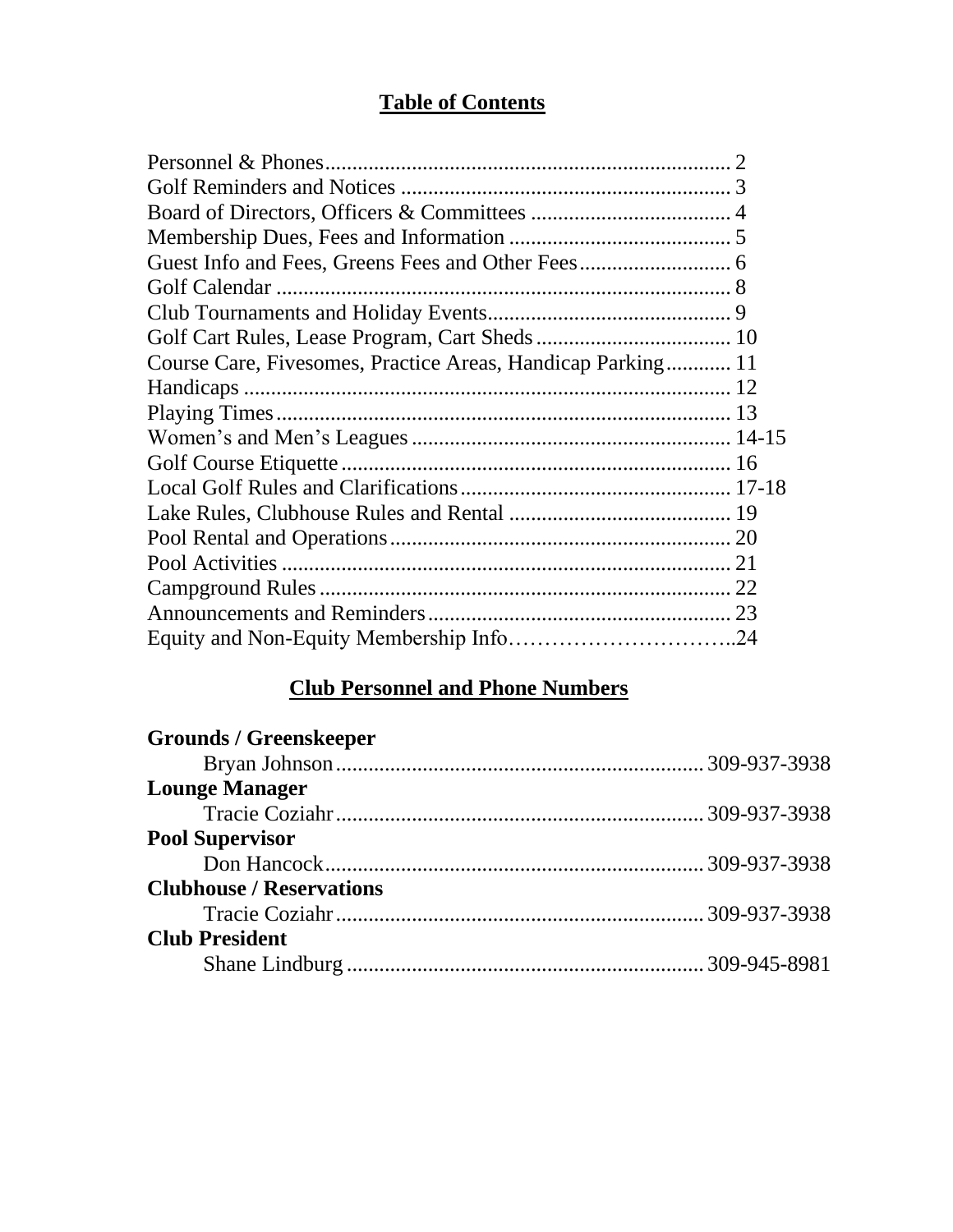## **Golfing Reminders and Notices**

- Due to course maintenance every Monday, excluding holidays, golfers start play on the back nine until noon. After completion of the back, you may proceed to the front, regardless of the time you finish.
- If rained out on Monday, that same rule will apply on Wednesday morning.
- It is the member's responsibility to sign up your guests or contact the lounge to inform them that you will be having guests playing.
- ALL **GUESTS AND PUBLIC PLAYERS** MUST **sign the guest register** when their greens fees are paid.
- Soft Spikes Only on the Golf Course.
- **DO NOT start on # 10 unless you have checked to be sure that no one is playing anywhere on hole # 9 and check with the clubhouse.**
- **ALL ALCOHOLIC BEVERAGES CONSUMED ON THE CLUB'S GROUNDS MUST BE PURCHASED THROUGH THE LOUNGE.**

**Updates on course closings, event schedules and playing times will be posted in and around the lounge and will also be reported via email and Facebook whenever possible.**

**Please take the time to READ THESE POSTINGS OR CALL AHEAD to avoid confusion or conflicts.**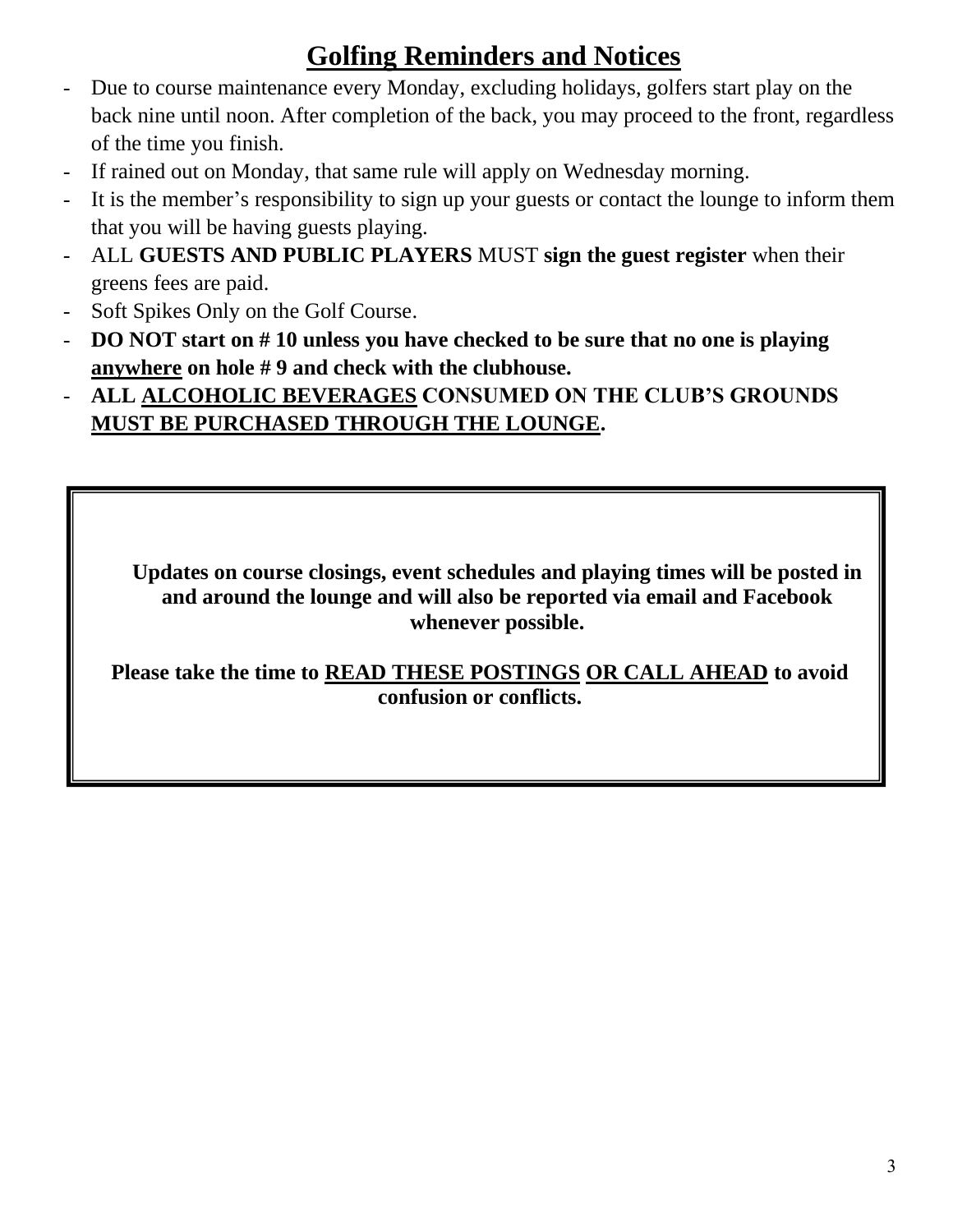## **Valley View Club Officers and Board of Directors**

#### **Officers**

#### **Board of Directors**

Lisa VanWatermeulen Shane Lindburg Brian Neff Steve Graber Adam Heald

Bob Routt Nick Mielke Denis Shenaut Sandy Sottos

#### **2022 Valley View Committees**

(First person listed, Committee Chair)

#### **Budget**

**Brian Neff,** Sandy Sottos, Adam Heald, Bob Routt

#### **Campgrounds**

**Steve Graber**, Brian Neff, Denis Shenaut

#### **Capital Improvements**

**Adam Heald,** Shane Lindburg, Sandy Sottos

#### **Golf**

**Denis Shenaut**, Nick Mielke, Shane Lindburg, Steve Graber Non-Board Members: Sue Stackhouse, Ryan Hanson, Dave Dalton, Riley Nelson

#### **Grounds/Lake**

**Sandy Sottos,** Denis Shenaut, Bob Routt Non-Board Members: Bryan Johnson, Dennis Stulir; Lake Only: Harry Robinson and Fred Imel

**Insurance Adam Heald**

#### **Lounge/Cart Sheds**

 **Brian Neff**, Lisa VanWatermeulen, Steve Graber Non-Board Members: Tracie Coziahr and Marti Sproston

#### **Membership, Social Media, Advertising and Yearbook**

**Denis Shenaut,** Lisa VanWatermeulen

Non-Board Members: Dave Dalton, Tracie Coziahr, Marti Sproston

#### **Pool & Swim Shop**

**Nick Mielke**, Lisa VanWatermeulen, Bob Routt Non-Board Members:

**Auditor**: Doug Irwin, CPA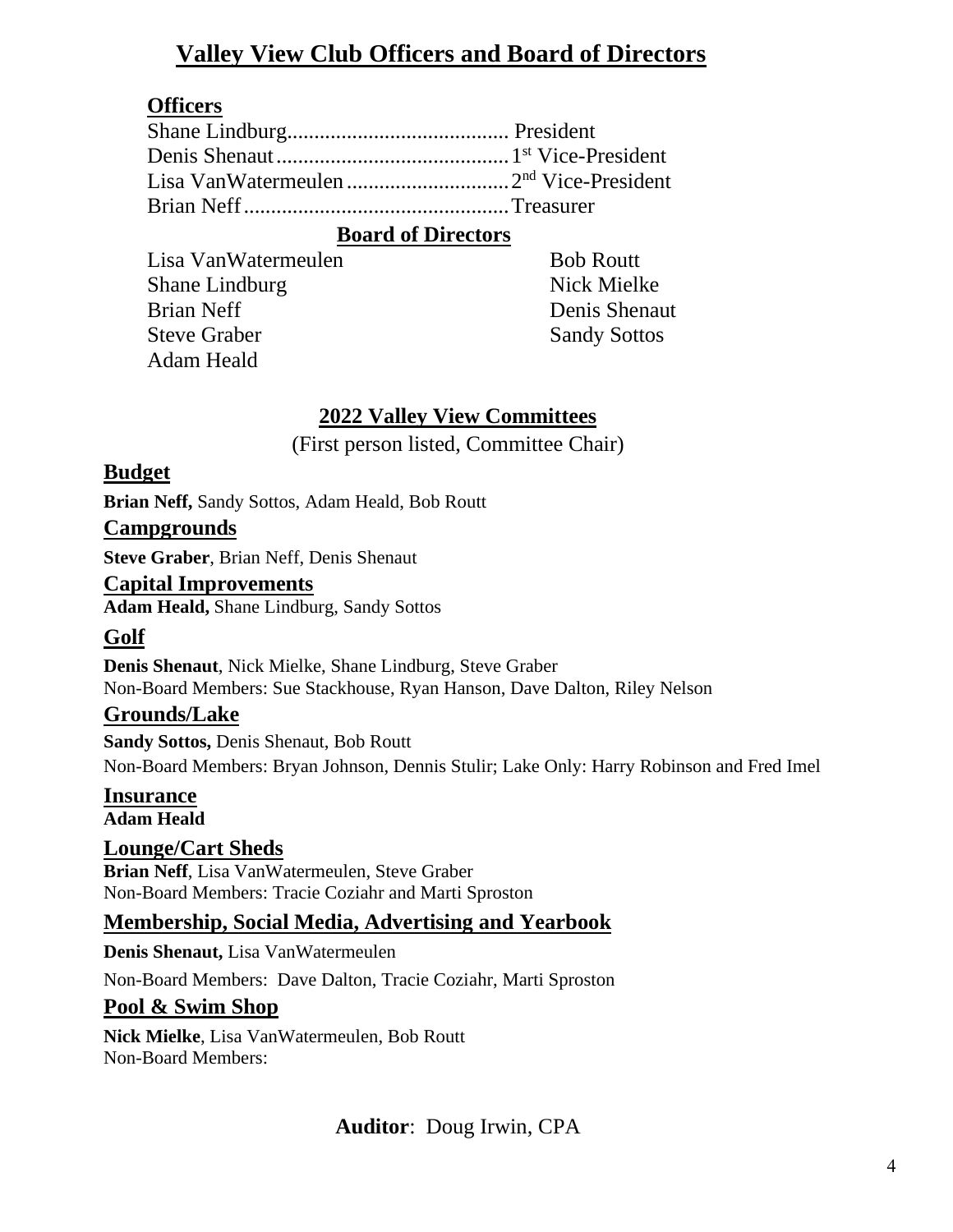#### **VALLEY VIEW MEMBERSHIP FEES AND ANNUAL DUES Equity Membership One-Initiation Fee** Regardless of marital status, these are initiation fees to join Valley View Club.  **There Are Five Types of Valley View Memberships:** Full Membership  $$750$  payable at time of joining; full member immediately Associate Membership \$175 per year for 5 consecutive years or \$87.50 for 10 consecutive years – for a total of \$875 Junior 28 & Under Anyone single or married, 28 years of age or under at time of joining, \$40 per year. Upon reaching the age of 29, the member then pays \$175 or \$87.50 per year as an Associate Member until a total of \$875 is paid, at which time they are considered a full member. (Age is determined as of Jan. 1 of the year joining or renewing, except for High School Memberships). Middle/High School Any middle or high school student, who is a member in good standing of a local school, may obtain a special one-year membership for \$150. No Membership Fee. You are not eligible for this membership in your graduation year. Non-Equity Membership No initiation fee (Some restrictions apply The membership year runs from January 1st - December 31st

#### **Annual Golfing Dues Non-Golfing/ Social Dues**

| $\frac{1}{2}$                                       |            |                                                 |          |
|-----------------------------------------------------|------------|-------------------------------------------------|----------|
| <b>Golf, Fishing, Pool and Clubhouse Privileges</b> |            | <b>Pool, Clubhouse, Fishing Privileges Only</b> |          |
| Family 41-65                                        | \$1,480.50 | Family 65-under                                 | \$467.25 |
| Family 36-40                                        | \$1,260.00 | Senior Family 66-over                           | \$383.25 |
| Family 35-under                                     | \$1,050.00 | Single 65-under                                 | \$372.75 |
| Senior Family 66-over                               | \$1,428.00 | Senior Single 66-over                           | \$299.25 |
| Single $41-65$                                      | \$1,317.75 | Junior Family 30-under                          | \$425.25 |
| Senior Single 66-over                               | \$1,275.75 | <b>Non-Golfing/Pool Only</b>                    |          |
| Single $36-40$                                      | \$1,050.00 | Family                                          | \$250.00 |
| Single $29-35$                                      | \$787.50   | Single                                          | \$185.00 |
| Single Junior 28-under                              | \$525.00   | Youth 18-under                                  | \$150.00 |

- Dues may be paid using eight ACH monthly payments.
- Monthly ACH payments will be withdrawn from your selected checking account.
- Existing members: ACH payments will begin on February 15th and continue every month for up to 8 consecutive months. ACH payments must be paid in full by September 15. Slight user fee added.
- Cart shed/trail fees will need to be paid by May 1st unless included in ACH payment. Cart shed/trail fees not paid by May 1st will be charged a \$100 late fee.
- Dues may also be paid the first of each month beginning February 1st and ending May 1st. Dues and cart shed/trail fees that are not paid in full by May 1st will be charged a \$100 late fee for members not using the ACH payment option to pay dues.
- Memberships are valid from January 1 December 31 for the active due's year.
- If you are not current on your dues, you will be required to pay greens fees to play golf, with no refunds.
- A member's CLASSIFICATION IS DETERMINED by his/her age on JANUARY 1. (EXCEPT HIGH SCHOOL MEMBERSHIPS)
- Family memberships are determined by the oldest spouse on January 1.
- Any single person UNDER the age of 23 on January 1 is entitled to full membership under his/her parents' membership, regardless of residence. On the date of marriage, he/she MUST have his/her own membership.
- Any married person is considered a Family status, regardless of whether his/her spouse plays golf.
- Any single person with children 23 years old or younger must select a Family Membership.
- Any single person, 23 years of age or older, as of January 1, must have his/her own membership, regardless of cohabitation.
- NON-GOLFING MEMBERS HAVE NO MEMBER GOLFING PRIVILEGES; they may pay greens fees and play as a guest or as a public play golfer.
- **Memberships paid in full by March 1 will receive a free-range pass for the 2022 golfing season!**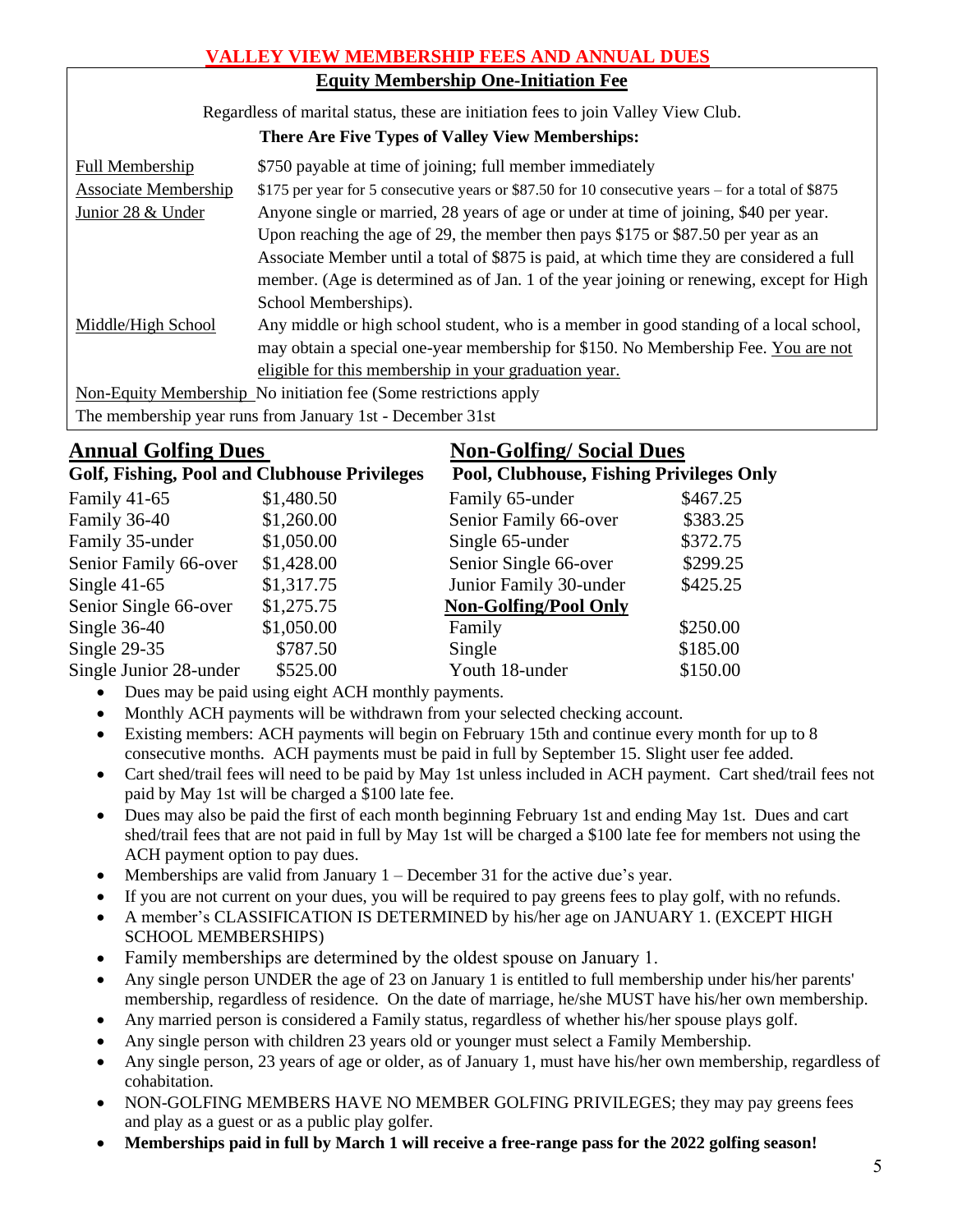#### **Camping Dues**

#### **Camping, Golf, Fishing, Pool and Clubhouse Privileges**

Family Yearly 65-under \$1,848.00 Senior Family Yearly 66-over \$1,795.00 Single  $65$ -under  $$1,685.25$ Senior Single 66-over \$1,643.25

#### **OTHER FEES**

#### **Camper Overwinter Storage Fee** Golf Cart Shed/Trail Fee  $$100$  \$320

| Family (member)            | \$75  |
|----------------------------|-------|
| Single (member)            | \$50  |
| Middle/High School Student | \$30  |
| Family (non-member)        | \$175 |
| Single (non-member)        | \$125 |
|                            |       |

 **Yearly Driving Range Pass Annual Cart Lease Program** (See page 10 for more info) One Seat \$450 2-Seat (Family) \$700

**Driving Range Balls** \$5/Bucket

\$30/year (member)

#### **Cart Rental Per Person USGA Handicap**  $$10$  \$50/year (non-member)

#### **Guest Greens Fees (Guest of a Member) Public Green Fees Includes Cart**

| 9 holes M-F        | \$19 with member cart      | 9 holes                                  | \$29 |
|--------------------|----------------------------|------------------------------------------|------|
|                    | \$27 with Valley View cart | 18 holes                                 | \$41 |
| 9 holes Weekend/   | \$19 with member cart      |                                          |      |
| <b>Holidays</b>    | \$27 with Valley View cart |                                          |      |
| 18 holes M-F       | \$29 with member cart      | <b>Public Senior 65-up Includes Cart</b> |      |
|                    | \$37 with Valley View cart | 9 holes M-F                              | \$21 |
|                    |                            | 9 holes Weekends/Holidays                | \$29 |
| 18 holes-Weekends/ | \$29 with member cart      | 18 holes M-F                             | \$26 |
| <b>Holidays</b>    | \$37 with Valley View cart | 18 holes Weekends/Holidays               | \$41 |

#### **Junior Green Fees (18-under walking only) 9 holes** \$8

**18 holes** \$15  **No Public Play on Tuesdays until 9:00 a.m.**

**NEW! \$25 Winter Rate** November 1 – March 31, when the course is open

#### **GUESTS**

- Guests, not necessarily accompanied by, but sponsored by a member, may play after registration and payment of appropriate fees. **The sponsor must notify the Clubhouse Lounge of the names of the sponsored guests prior to their arrival.**
- Out of town guests (more than 50 miles from Valley View) may be invited as guests anytime the course is open for play.
- **Guests of any Member who live less than 50 miles from Valley View, may only golf as a guest ONCE in the same calendar month. You may not play as a guest under multiple memberships within the same month; guest status is limited to once a month.**
- Guests must attach provided guest tag to their golf bags.
- Members are responsible for the conduct and attire of their guests and are requested to properly instruct their guests prior to their arrival at the club.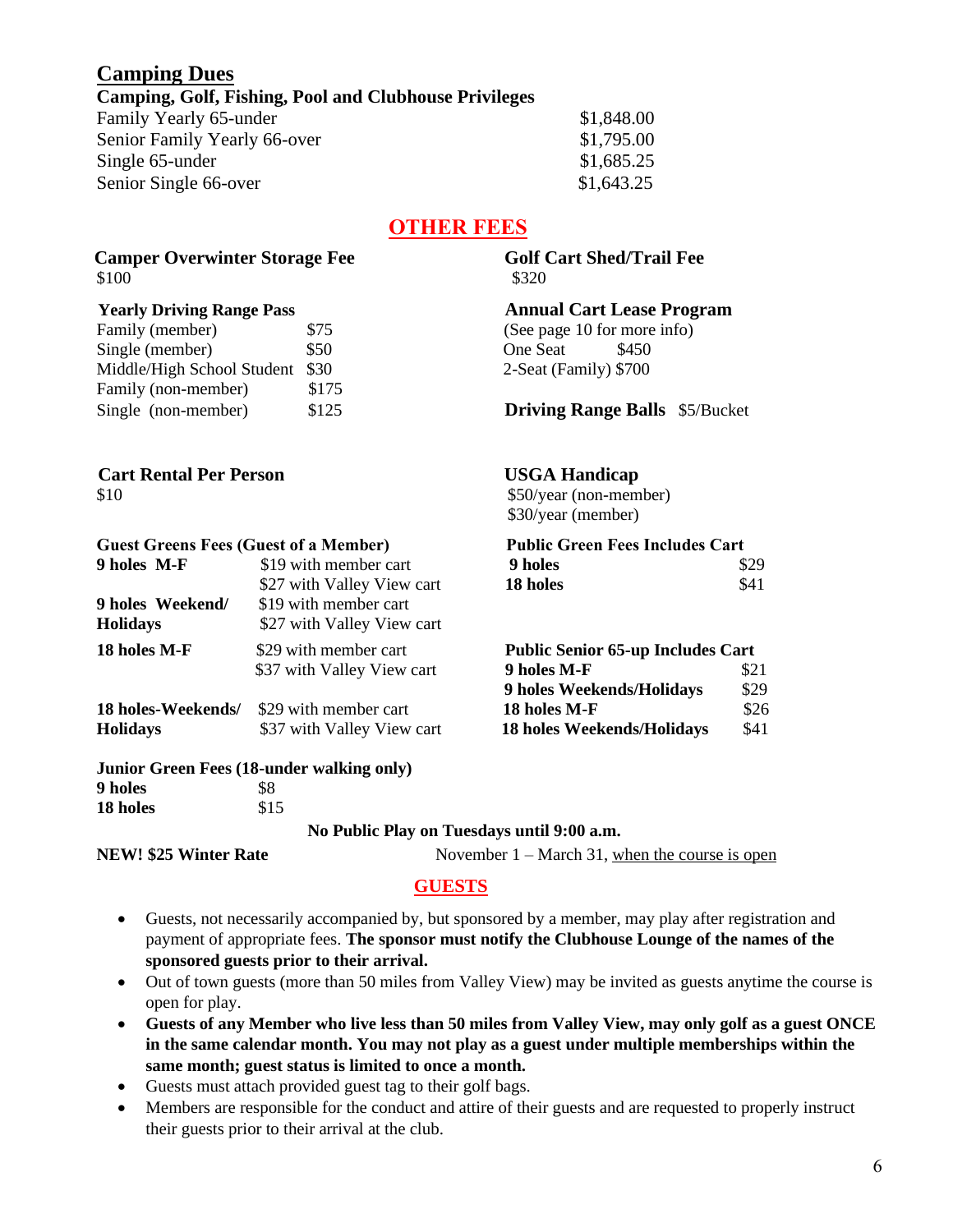#### **PUBLIC PLAY**

Public play is limited to twice per month (36 holes). Exceptions for league play subject to board approval. This will be enforced for any non or inactive member who resides within a 50-mile radius of Valley View Club.

**Reciprocal Courses**

Reciprocal course list is posted in the lounge and on the Valley View website. Courses may be played at the negotiated reciprocal rate. Tee times are required.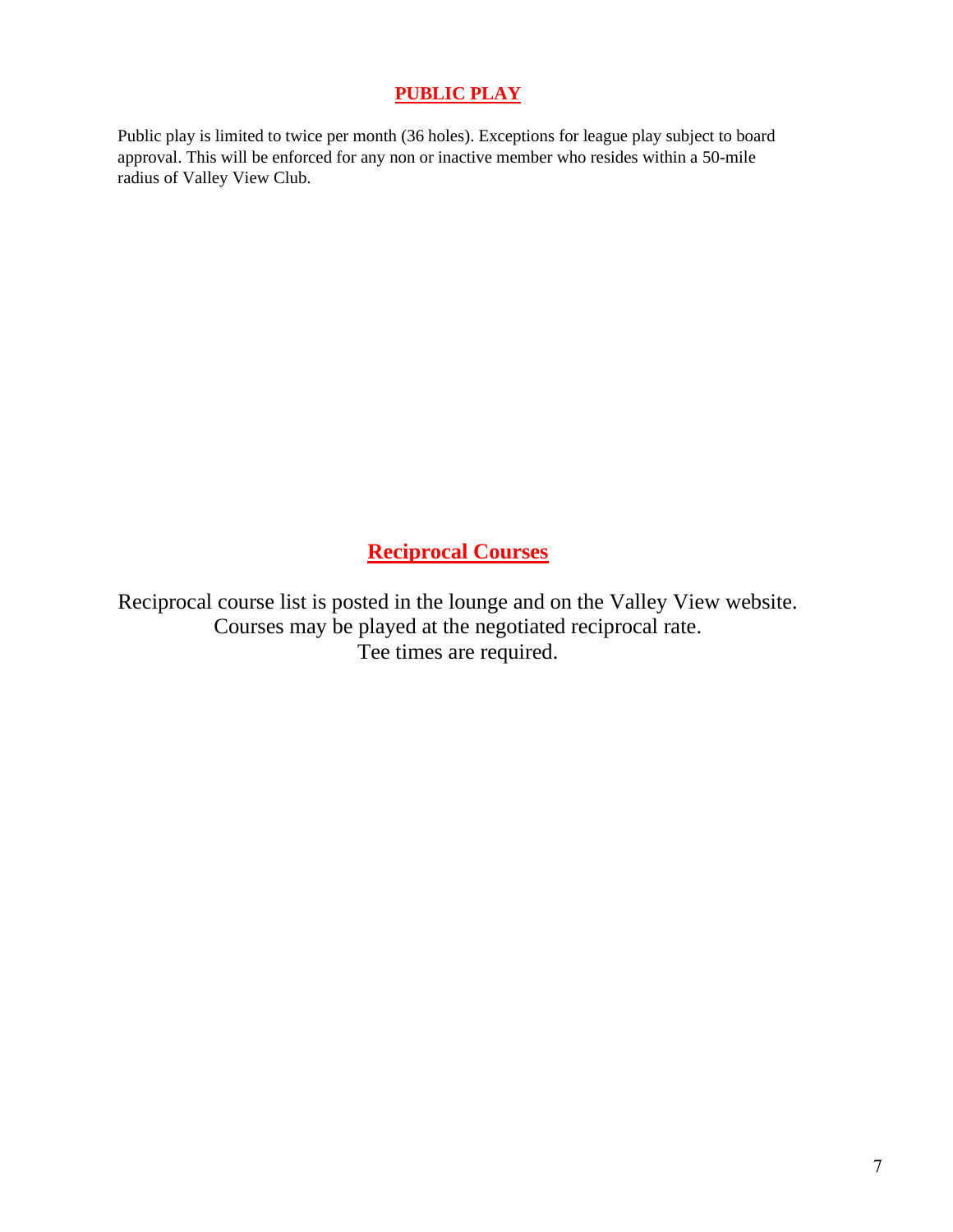## **2022 Valley Club Event Calendar**

| April 2    | Spring Open House 2:00-4:00 p.m.                                             |
|------------|------------------------------------------------------------------------------|
| April 11   | Men's League Captain's Meeting @ 6:00 p.m.                                   |
| April 12   | Orion Tuesday Evening League Begins                                          |
| April 25   | Men's & Women's Spring Banquet – Cocktails 6 p.m.; Dinner 6:30 p.m.          |
| April 27   | Men's League Begins                                                          |
| May 7      | Swing Into Spring/Kentucky Derby @ 1:00 p.m.                                 |
| May 15     | Orange Tee Challenge Shotgun start @ 8:00 a.m.                               |
| May 17     | Tuesday Morning Men's League Begins                                          |
| May 30     | <b>Holiday Events</b>                                                        |
| June 2     | Women's League Begins                                                        |
| June 5     | Couples & Men's 6-6-6 Tournament Shotgun start @ 8:00 a.m.                   |
| June 11    | Henry County Valley View Open Tee times begin @ 7:00 a.m.                    |
| June 12    | Henry County Valley View Open Tee times begin @ 7:00 a.m.                    |
| June 18    | Valley View Golf Outing for Junior Golf Shotgun Start @ 8:00 a.m.            |
| June 25    | 2-Person Open Calcutta (Scramble Format)                                     |
| June 26    | 2-Person Open Calcutta (Scramble Format)                                     |
| July 4     | <b>Holiday Events</b>                                                        |
| July 10    | Mixed Luck of the Draw Shotgun start $@ 8:00 a.m.$                           |
| July 16    | Men's and Women's Club Championship - 1st Round Tee times begin @ 8:00 a.m.  |
| July 17    | Men's and Women's Club Championship - Final Round Tee times begin @ 8:00 a.m |
| July 23    | 2-Person Open Calcutta (Rain Date)                                           |
| July 24    | 2-Person Open Calcutta (Rain Date)                                           |
| July 25-29 | <b>Youth Camp</b>                                                            |
| July 31    | <b>Women's Calcutta</b>                                                      |
| Aug $1$    | Youth Tournament Tee times begin @ 8:00 a.m.                                 |
| Aug $5$    | Golf Stag Tee-times begin @ 8:00 cook your own steak following golf          |
| Aug 12     | BFF Golf Outing Shotgun start @ 1:00 p.m.                                    |
| Aug $14$   | Men's Calcutta Tee times begin $@8:00$ a.m.                                  |
| Aug $20$   | Cursillo Golf Outing Shotgun start @ 8:00 a.m.                               |
| Aug $20$   | Night Golf Shotgun start @ dusk                                              |
| Aug 28     | Rally for a Cure Shotgun start $@9:00$ a.m.                                  |
| Sept 3     | Mercer County Golf Invitational Shotgun start @ 9:00 a.m.                    |
| Sept 5     | <b>Holiday Events</b>                                                        |
| Sept 8     | SVEA Golf Outing Start @ 1:00 p.m.                                           |
| Sept 10    | Orion Golf League Playday Tee times begin @ 8:00 a.m.                        |
| Sept 11    | 4-Person Scramble Shotgun start @ 8:00 a.m.                                  |
| Sept 17    | Gary Stahl Memorial Golf Outing Shotgun start @ 8:00 a.m.                    |
| Sept 18    | Valley Dunes Cup Tee times begin $@ 8:00 a.m.$                               |
| Oct 2      | Cross Country Chili Open Shotgun start @ 10:00 a.m.                          |
| Oct 16     | Turkey Shoot @ 10:00 a.m.                                                    |
|            |                                                                              |

Nov 6 Frost Tee Balls Alternate Shot Shotgun start @ 11:00 a.m.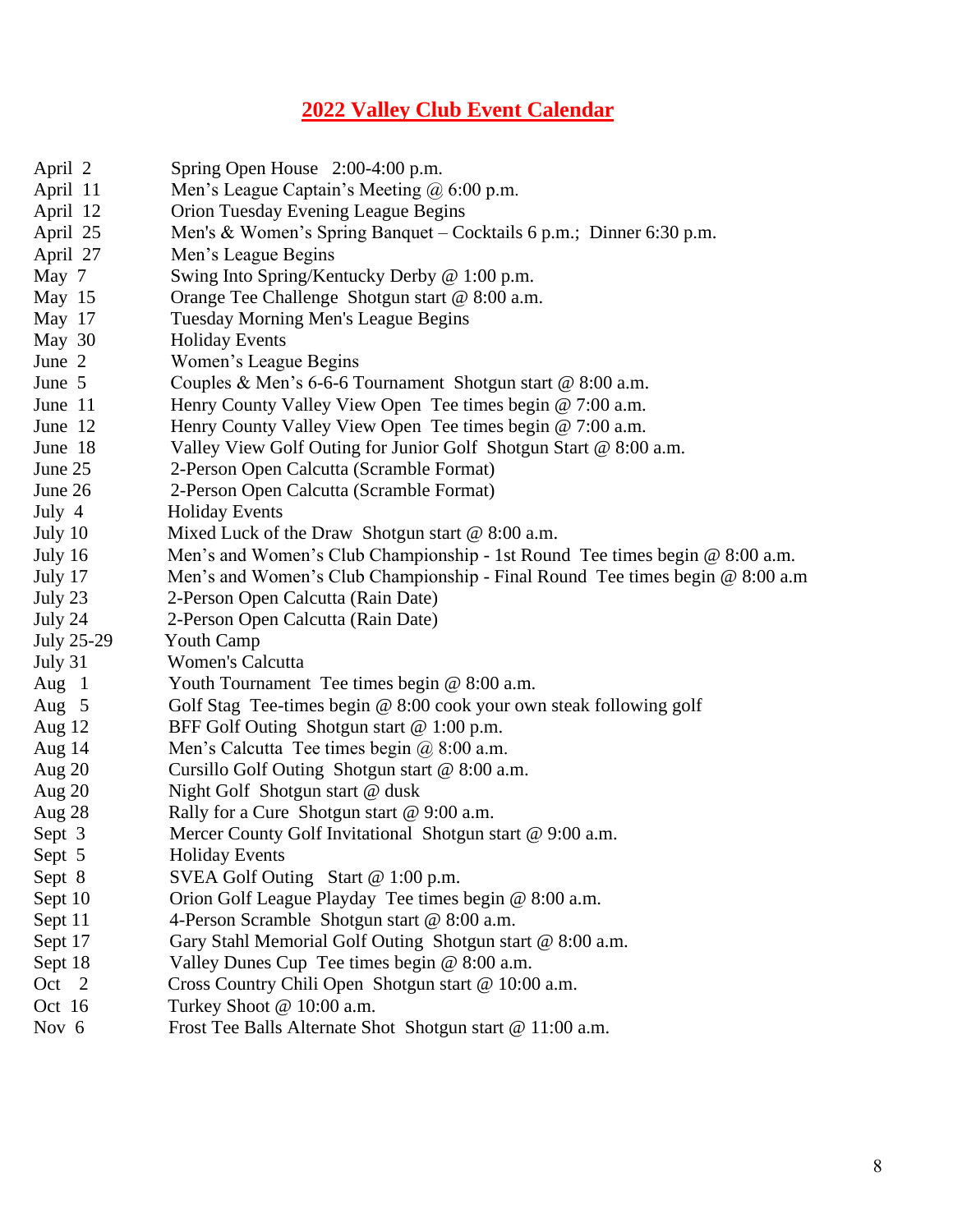#### **CLUB TOURNAMENTS**

The following is a listing and brief description of the tournaments held by Valley View Club. For more detailed information and rules for the tournament, consult the **Tournament Rules Book** in the lounge. Individual rules sheets will be available for each tournament when the signup sheet has been posted.

Tournaments will be played from tees that have been designated by the committee.

Players must have an active USGA/CDGA handicap to play in Club handicap tournaments.

USGA Handicap System (Course Handicap Sec. 3-3) will be used for all Club tournaments using handicap.

- **6-6-6** Men's and Mixed 2 player teams. 50% of the combined handicap is counted. 6 holes of Best Ball, 6 holes of Alternate Shot, and 6 holes of Best Shot.
- **Club Championship** Men's and Women's. Players electing to not play in the championship flights are divided into flights by their handicaps. Championship flights are 36 holes; all other flights are 18 holes. Winners based on total score; no handicap applied.
- **Women's Calcutta –** Four-woman teams. All handicap applied. Winners based on total team score. Three scores out of four are counted for each hole, with high score thrown out.
- **Men's Calcutta -** Four-man teams. All handicap applied. Winners based on total team score.
- **Mixed Luck of the Draw -** Combination of men and women for each team, paired by handicap using an A, B, C & D flight player. Three scores out of four are counted each hole for an overall team score.
- **Two Person (Open) Calcutt**a Two person teams. Scramble (best ball) format both days, with an auction being held after day one. Winners based on low team total for both days with a maximum improvement of seven shots for day two. Auction money and players' pool money will be paid.
- **Turkey Shoot**  4 or 5 person groups (make your own). Individual prizes paid out in frozen turkeys.

#### **HOLIDAY EVENTS**

Members wishing to participate in the events will place \$5 in an "honest box" in the lounge before you start play. The course is open for play and is not restricted to only those playing in the events. All players should start from tee #1. Events will be determined by the golf committee prior to play.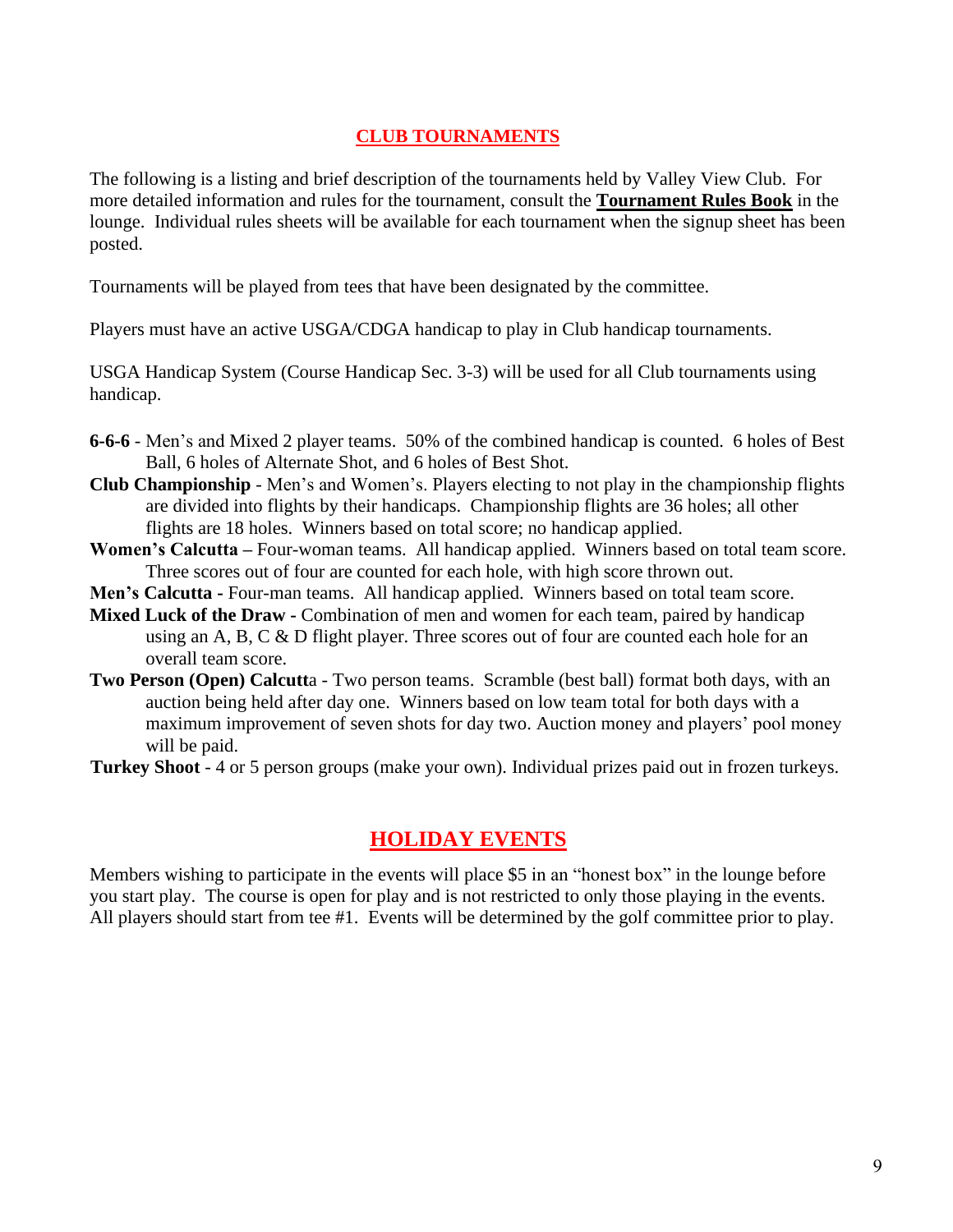## **GOLF CARTS**

- **No one under 16 is permitted to drive golf carts unless riding with an adult 21 years or older.**
- Carts must remain on paths by all tees and greens where there is a cart path. At tees or greens where there is no cart path, carts should stay at least 30 feet from the tee or green.
- Carts should never be driven or parked between the cart path and the green or a tee.
- Never drive on the west side of #5 green.
- Never drive between roped-off areas and the tee or green.
- No more than two players are permitted to play from a rental cart.
- Please use 1 cart per two-some and 2 carts per four-some. There is no need for a single rider in a twosome or four-some.
- If two handicap golfers are in the same group, they should share one cart. Handicap flag must be displayed at all times.
- Please keep carts out of no-mow areas

#### **CART LEASE PROGRAM**

 This program allows any member of Valley View to use one of the club's golf carts in our fleet any time you play golf at the club. Sign up in the lounge, or email [valleyview82@gmail.com](mailto:valleyview82@gmail.com) to register.

- \$450 annually for all single membership types (one seat) \*A married member may qualify for the single enrollment status in the Cart Lease Program if their spouse doesn't golf or participate in any club functions. They will be allowed to register as a single for this program. A fee will not be charged for a **Member's Guest** riding, and not playing.
- \$700 annually for all family membership types (2 seat) \***ANY MEMBER WITHOUT HIS/HER OWN GOLF CART WHO ISN'T REGISTERED IN THE CART LEASE PROGRAM AND IS PLAYING GOLF,** WILL PAY THE PUBLISHED CART RENTAL FEE WHEN RIDING WITH ANOTHER PLAYER IN ANY *LEASED* CART.

## **GOLF CART SHEDS**

- The Board of Directors, through their representative, controls the assignment and occupancy of the cart sheds.
- Once a member has been assigned to a cart shed, it means that only the member has the privilege of using that shed for his or her golf cart. The member does not have the right to give the use of the shed to a friend without first obtaining permission.
- A list of cart shed assignments will be kept by the lounge staff.
- Members wishing to rent a shed should submit their names to the lounge. As a vacancy occurs, it will be filled by the first name on the list. All cart sheds must be equipped with a lock supplied by the occupant.
- **Refrigerators are not allowed in any cart sheds.**

## **REGISTRATION**

- All golfers must register in the Clubhouse Lounge prior to play.
- All golfers must have their own set of at least 5 clubs to play.

## **GOLF ATTIRE**

- Proper golf attire is always required of all members and their guests. Shirts with collars and sleeves, T-shirts, slacks, jeans, and golf shorts are considered appropriate for men. Dresses, skirts, slacks, jeans, golf shorts, blouses, and T-shirts are considered appropriate for women.
- Shirts are to be always worn on the golf course and practice areas.
- No bathing suits will be permitted on the golf course or practice areas.
- Golfers are not allowed to wear golf shoes with metal spikes.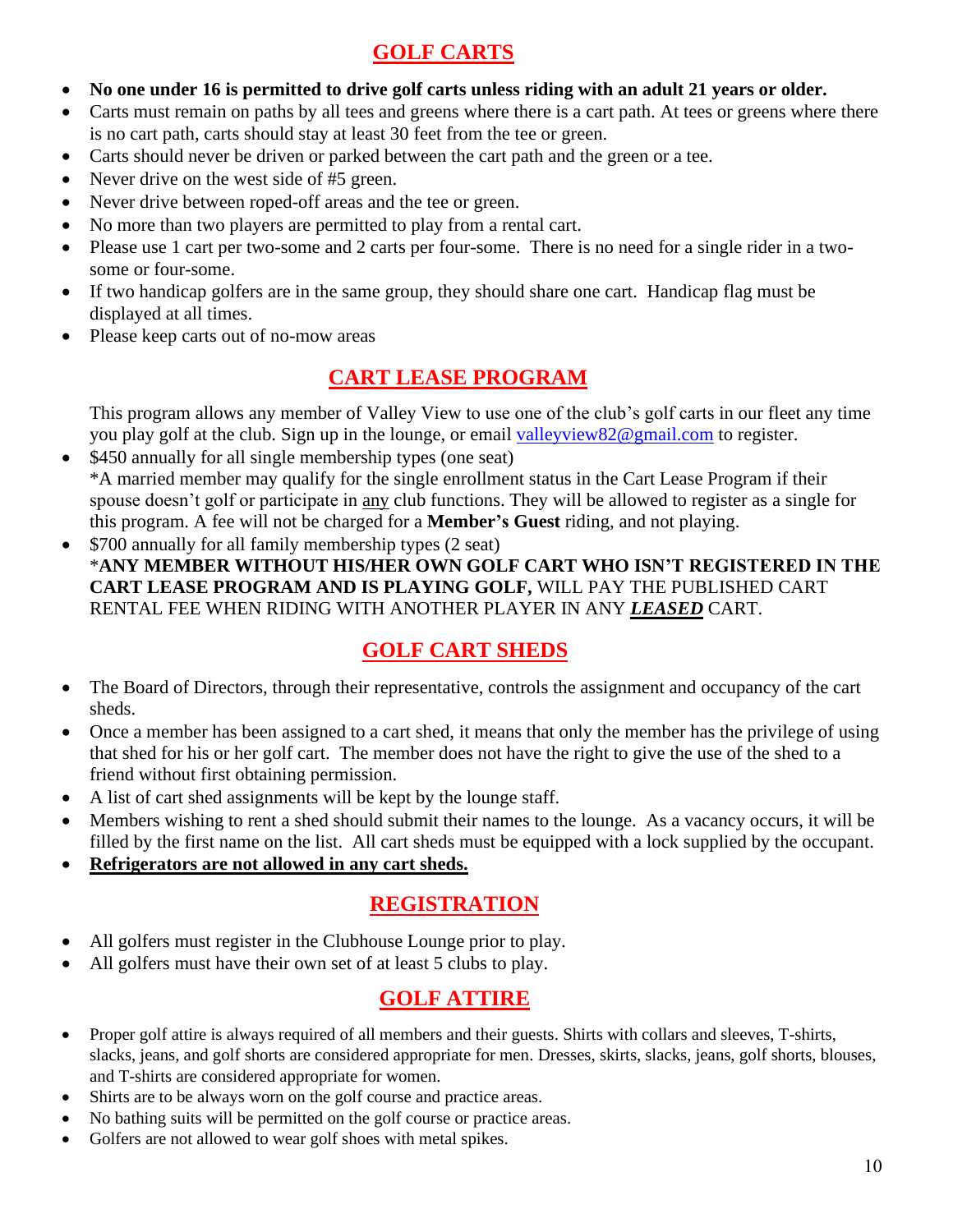## **CARE OF THE COURSE**

Valley View Club's golf course is one of the most well-maintained courses in the area. Hot and humid summers can be extremely stressful to bent grass, and thus we all must make every effort to care for the course, as well as being tolerant of all necessary maintenance practices. Of great importance are the aerification and top-dressing programs, which go on throughout the year, with concentrated efforts being made in the spring and fall. The final consideration to successfully maintaining bent grass is the cooling of the grass during the summer months (this cooling is accomplished by "misting" or syringing the grass only enough to wet the leaves of the grass). This misting will be required from two to four times each day between 10 a.m. and 5 p.m. during hot weather. This procedure will only interrupt play for two or three minutes at a time. Since we do not delay opening the course to complete maintenance operations, players approaching a green that is being mowed should wait until the mowing is completed before hitting onto the green.

#### **Please help maintain the course by observing the following:**

- 1. Repair all ball marks on the green. Always look for your ball mark and fix it, plus one or two others.
- 2. Please replace all divots and fill will sand.
- 3. Enter sand filled bunkers from the closest point to the ball or the lowest point.
- 4. Players should ensure that when putting down clubs or flagstick, no damage is done to the putting green. Do not damage the hole by either standing too close to it or by mishandling the flagstick. Players should not use their putters to remove their ball from the hole.
- 5. Never discard or lay a cigarette or cigar on the putting surface. Please dispose of them in ashtrays, or make sure they are totally extinguished and dispose of them in trash receptacles.
- 6. In taking practice swings, especially on the tee blocks, please repair your divots.
- 7. Please follow the directional signs indicating where golf carts should be driven.
- 8. KEEP CARTS ON CART PATHS WHERE AVAILBALE AND 30' FROM ALL TEES AND GREENS!
- 9. Place all trash in containers provided.

#### **FOURSOMES AND FIVESOMES**

- 1. Foursomes are recommended for weekends and holidays.
- 2. Twosomes and threesomes may play on weekends and holidays if space is available; however, they are encouraged to combine with others to form a foursome so the course can accommodate more players on crowded days. **Twosomes and threesomes should not exert any pressure on the groups ahead**.
- 4. Fivesomes are permitted to play on weekends and holidays; however, they have no true status, and must let any following group play through if there is an open hole ahead.
- 5. No groups larger than fivesomes are permitted from March 15 October 15. The exception to this regulation would be a group playing alternate shot events where two players are playing one ball (must be approved by club personnel before round) or special events where the course is closed.

## **HANDICAP PARKING**

A parking spot has been added east of the gas barrel, adjacent to the maintenance shed for member use. Board approval must be obtained for use of this spot.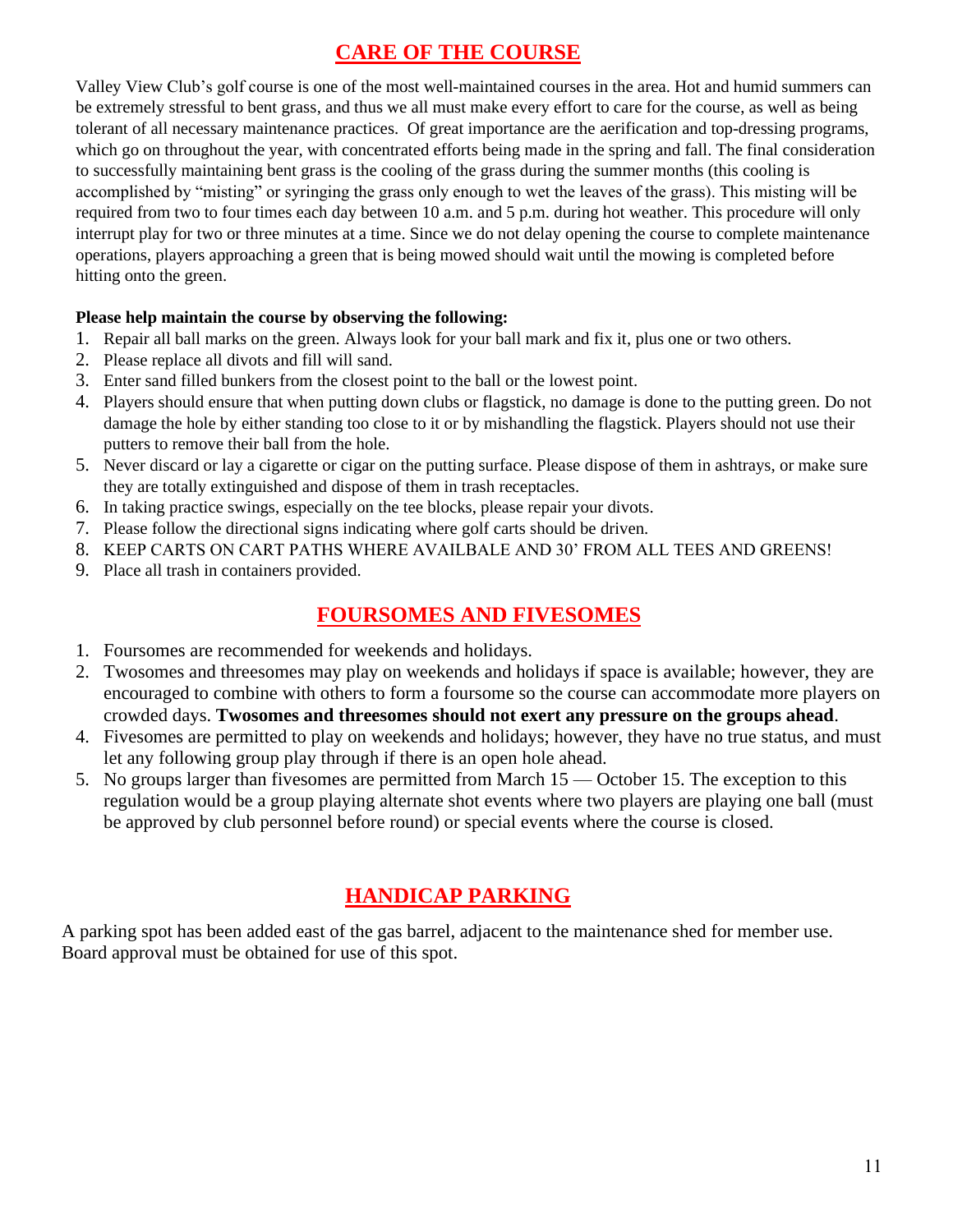## **HANDICAPS**

The yearly handicap fee is \$30.00 for members and \$50.00 for non-members.

The fee is for an USGA 18-hole handicap for both men and women.

Members will enter their own scores. This can be done at the kiosk at Valley View, CDGA website or the CDGA app that can be downloaded on your phone.

Handicapping, based on course rating, slope rating and par, is the equalizer among golfers of different abilities. The USGA handicap system is provided by the Chicago District Golf Association as part of our CDGA membership.

Scores may be posted from April 1 – October 31 in cold weather states including Illinois.

## **World Handicap System**

## **5 Things You Need to Know**

**1. Your Handicap Index** *may* **change**. But that's ok! Finally, players around the world will have an apples-toapples handicap. Your new Handicap Index will be more responsive to good scores by averaging your eight best scores out of your most recent 20 (currently, it's 10 out of 20 with a .96 multiplier). In short, your Handicap Index will be determined by your demonstrated ability and consistency of scores. In most cases for golfers in the U.S., it will change less than one stroke.

**2. You need to know your Course Handicap.** In the new system, your Course Handicap will be the number of strokes needed to play to par. This will result in greater variance in that number and presents a change, as historically it has represented the number of strokes needed to play to the Course Rating. This is a good thing, as par is an easy number to remember. Target score for the day? Par plus Course Handicap. The Course Rating will now be inherent within the calculation to be more intuitive and account for competing from different tees.

**3. Net Double Bogey.** The maximum hole score for each player will be limited to a Net Double Bogey. This adjustment is more consistent from hole to hole than the Equitable Stroke Control procedure. Net Double Bogey is already used in many other parts of the world and the calculation is simple:  $Par + 2 + any$  handicap strokes you receive.

**4. Your Handicap Index will be revised daily.** One way that handicapping is being modernized is a player's Handicap Index will update daily (which will provide a fairer indication of a player's ability in the moment), if the player submitted a score the day before. On days where the player does not submit a score, no update will take place.

**5. Safeguards in the new system.** The new system will limit extreme upward movement of a Handicap Index, automatically and immediately reduce a Handicap Index when an exceptional score of at least 7 strokes better is posted, and account for abnormal course or weather conditions to ensure that scores reflect when a course plays significantly different than its established Course Rating and Slope Rating.

These safeguards help maintain accuracy of a Handicap Index, greater integrity within the system and promote fun and fair play for golfers of all abilities.

## **More information can be found at [www.whs.com](http://www.whs.com/) & in the Valley View Clubhouse**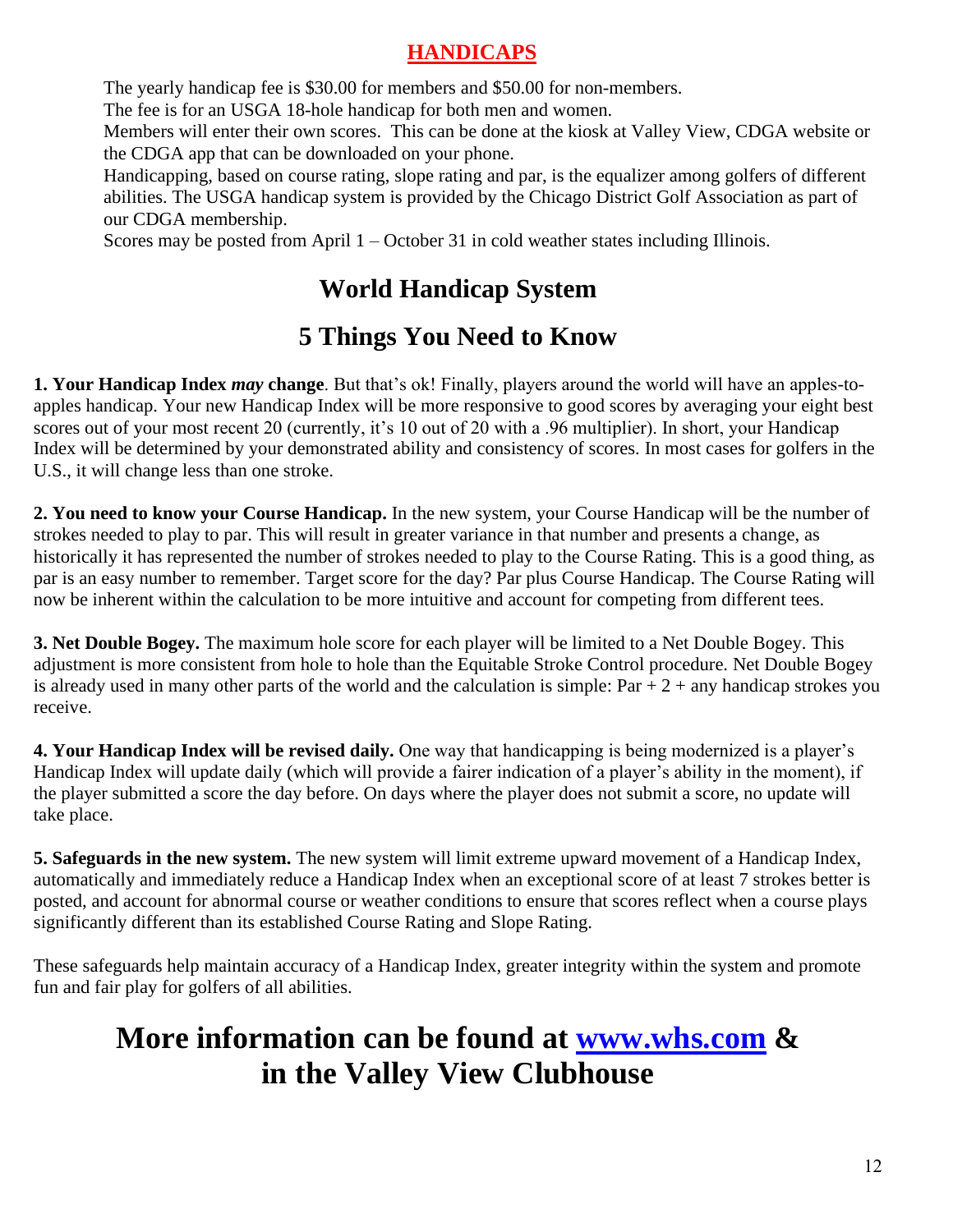#### **PLAYING TIMES**

**Revisions to course closings and playing times, at the discretion of the Board, will be announced via email and Facebook.**

| <b>Monday</b>   | Due to course maintenance every Monday, excluding holidays, golfers       |
|-----------------|---------------------------------------------------------------------------|
|                 | start play on the back nine until noon. After completion of the back, you |
|                 | may proceed to the front, regardless of the time you finish.              |
| <b>Tuesday</b>  | One Nine will be closed for Men's Morning League from 9 a.m. - 11:30      |
|                 | a.m. No public play until 9:00 a.m.                                       |
| Wednesday       | One Nine will be closed after 5 p.m. for Men's League.                    |
| <b>Thursday</b> | Ladies' League Day, Course will not be closed.                            |
| Friday          | Open Day                                                                  |
| <b>Saturday</b> | See Golf Calendar for Scheduled Activities and Events                     |
| <b>Sunday</b>   | See Golf Calendar for Scheduled Activities and Events                     |

#### **YOUTH PLAYING TIMES**

#### **Children who have not attended middle school may play during the following times:**

| $\overline{\textbf{DAY}}$ | <b>BY THEMSELVES</b>                | <b>WITH ANYONE (16 AND</b>          |
|---------------------------|-------------------------------------|-------------------------------------|
|                           |                                     | <b>OLDER</b> )                      |
| Monday                    | All Day                             | All Day                             |
| Tuesday                   | All Day                             | All Day                             |
|                           | (On the side opposite Men's         | (On the side opposite Men's         |
|                           | Morning League 9-11:30 AM)          | Morning League 9-11:30 AM)          |
| Wednesday                 | All Day                             | All Day                             |
|                           | (On the side opposite Men's League) | (On the side opposite Men's League) |
|                           | after 5:00 p.m.)                    | after $5:00$ p.m.)                  |
| Thursday                  | All Day                             | All Day                             |
|                           |                                     |                                     |
| Friday                    | After $1:00$ p.m.                   | All Day                             |
|                           |                                     |                                     |
| Saturday                  | After 1:00 p.m.                     | All Day                             |
|                           | (Check for Events)                  |                                     |
| Sunday                    | After 1:00 p.m.                     | All Day                             |
|                           | (Check for Events)                  |                                     |

Beginning times are times that youth golfers may start a round from the 1st (or 10th, when only the back side is open) tee. Ending times are the times youth players should be off the course. **Be sure to consult the calendar for weekend events and activities**. *Please click on the "Events" tab on our website at valleyviewclub.org, then scroll down to the calendar for updates and outside outings.*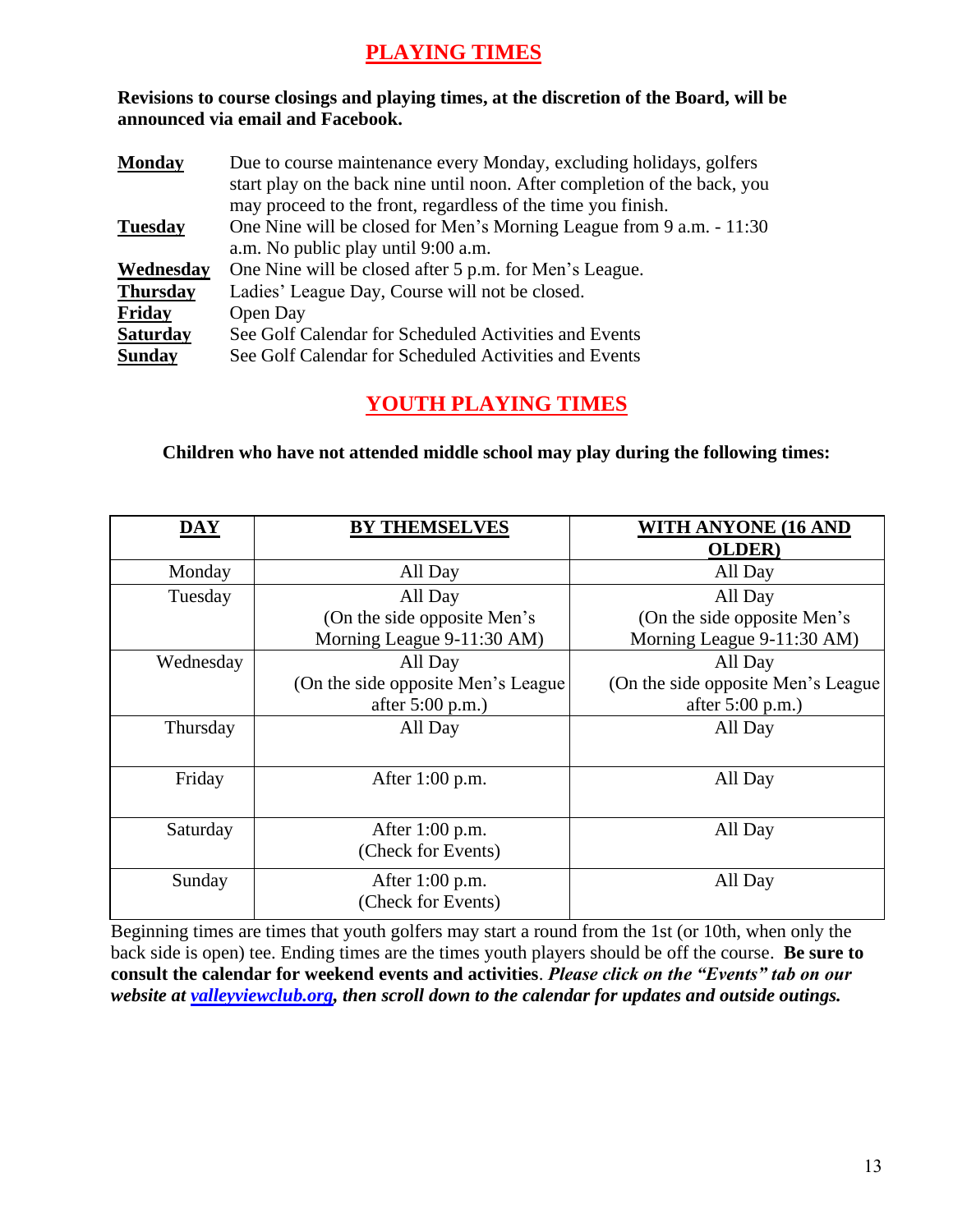#### **MEN'S WEDNESDAY NIGHT LEAGUE**

| <b>MEN'S WEDNESDAY NIGHT LEAGUE</b> |
|-------------------------------------|

- League Fees are \$50 per person. This entry fee includes League dues, the Spring Banquet with dinner, Club Championship entry, and handicap fee. No entry fee or portion thereof will be refunded for any reason.
- The sponsor fee is \$10 per team. All fees are to be paid in full by the Spring Banquet.
- Each team should have a minimum of six members and have their rosters listed by date of the Captains meeting. Prior to this date, those club members who are not yet selected by a team and who wish to participate in league play will be assigned to a team by the league chairman to those teams having the least number of players. There may be no changes in team composition whatsoever after June 1st without the chairman's approval.
- A team will not be able to compete with a player whose dues payments are not current. The player will be out until current.
- Players must have a handicap or play from scratch. A player must have three 18-hole rounds posted to establish a league handicap.
- Teams of four will play in their own groups. Must all play together on Wednesday. Make a tee time with the lounge before playing.
- If League gets cancelled because of rain or the course is closed we will play Thursday.
- If some teams are able to play before the rain on Wednesday and get their round in it will count for that week and will not need to play Thursday.
- If the round doesn't get completed on Wednesday you will have to start over Thursday.
- If all teams don't get rounds completed on Wednesday or Thursday all rounds will be cancelled.
- Turn the card into the lounge when you finish the round. We will take care of entering your scores.
- Make sure you mark which tees you played from.
- We will start on the front the first week and alternate each week.
- League will be scheduled for 15 weeks
- Point system will used for the low net of each week. Only counting the 3 lowest nets on each team. If you have only 2 playing you will have to take a KAT score of 45 **or you may use a sub. If a sub is used that score must be counted. Subs cannot be used when you have 3 playing. Subs must be members of Tuesday or Wednesday Leagues and can only play one time each week. (subs cannot play for their own team and sub for another in the same week in the same league)** Points break down will be as follows; lowest net to highest.
- $1st-50$  pts
- $2nd-45$  pts
- 3rd-40 pts
- $4th-35$  pts
- 5th-30 pts
- 6th-25 pts
- 7th-20 pts
- 8th-15 pts
- 9th-10 pts  $10th-5$  pts
- 11th-3 pts
- If there is a tie, we will go to the fourth man.
- If the 4th man is tied, we will add the points and split between the teams.
- Example 3rd and 4th place tie 75 points, each team will get 37.5 points.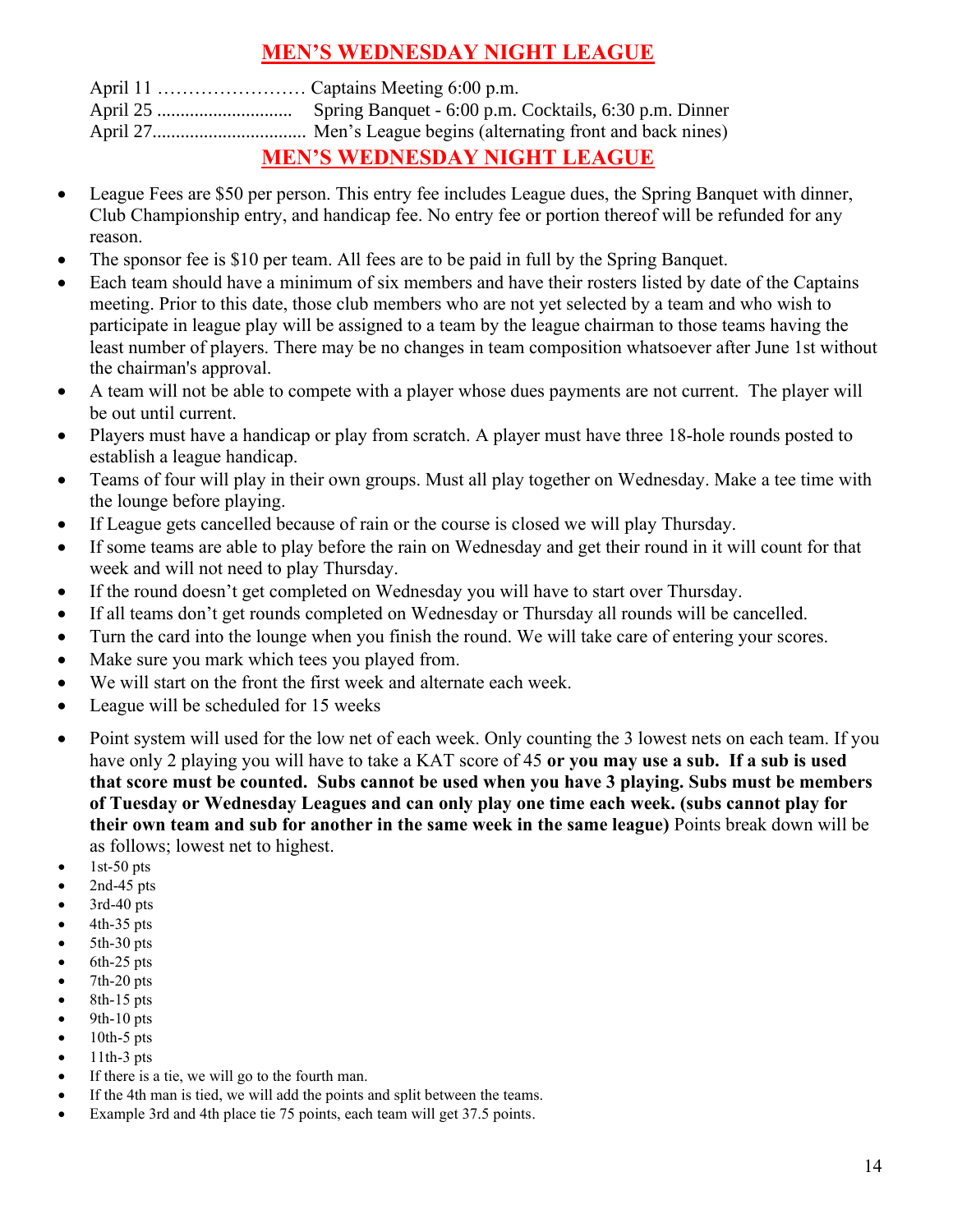#### **MEN'S LEAGUE PLAYOFFS**

- An elimination playoff will be held on successive Wednesdays immediately following the last Wednesday of league play. All teams will make the playoffs. The teams with the highest yearly point totals from the regular season will receive byes if needed. Ties for seeding will be broken by coin flip. To be eligible for the playoffs, a player must have posted four league scores to be eligible to compete in the playoffs.
- Playoff matches will be played with 4 team members with the total of the best 3 net scores being used as a team score. Matches will be team head-to-head matches with two players from each team playing together to make a foursome. Tie matches will be decided by the 4<sup>th</sup> player's score.
- If a tie still remains:
- a) the last six holes score with appropriate handicap,
- b) if still tied the last three holes with appropriate handicap
- c) if still tied the ninth hole with appropriate handicap will be used to break the tie.
- d) If a tie still remains, the winning team will be decided by the low team net average for the year.
- The 9 holes being used for league will be closed at 5:00 p.m. to all, except those participating in golf league. No exceptions will be permitted. A shotgun start will be used with the starting tees being assigned by the league chairman. In case of inclement weather, all scores will be canceled and the match will start fresh on Thursday. In case of rain on Thursday, the match will be played on the following Wednesday and so on until all matches are completed.

#### **WOMEN'S LEAGUE**

| Spring Banquet - 6:00 p.m. Cocktails, 6:30 p.m. Dinner |  |  |
|--------------------------------------------------------|--|--|
| Women's League begins                                  |  |  |

- Women's League will play on Thursdays. Teams may play anytime between 8:00 a.m. and 6:30 p.m. We will alternate front and back nines each week. The course will not be closed for league play. In the event of rain or heat cancellation, league will be played the following week and an extra week will be added at the end of the schedule.
- Each team plays with its own team members. Teams will be playing against another team, but not together.
- Teams are played with 4 members with the total of the best 3 net scores being used as a team score. In the case of a tie, the 4<sup>th</sup> players' scores will be used to break the tie. If one team has 4 players and the other team has 3 players, the team with 4 players wins the tied match. If, after counting the  $4<sup>th</sup>$  score the match is still tied, the result is a tie. You must have two team members present; otherwise, your team forfeits the match. A KAT score of net 45 will be used for the third score when a team has only 2 members' scores to post.
- Each team must turn in a scorecard that is signed by two team members. Cards that are not signed properly will result in an automatic disqualification.
- League Fees are \$45.00 per person and must be paid in full by the Spring Banquet. This fee includes League dues, handicap fee, the Spring Banquet with dinner, prizes, women's Club Championship entry, and Handicap Tournament entry. No entry fee or portion thereof will be refunded for any reason.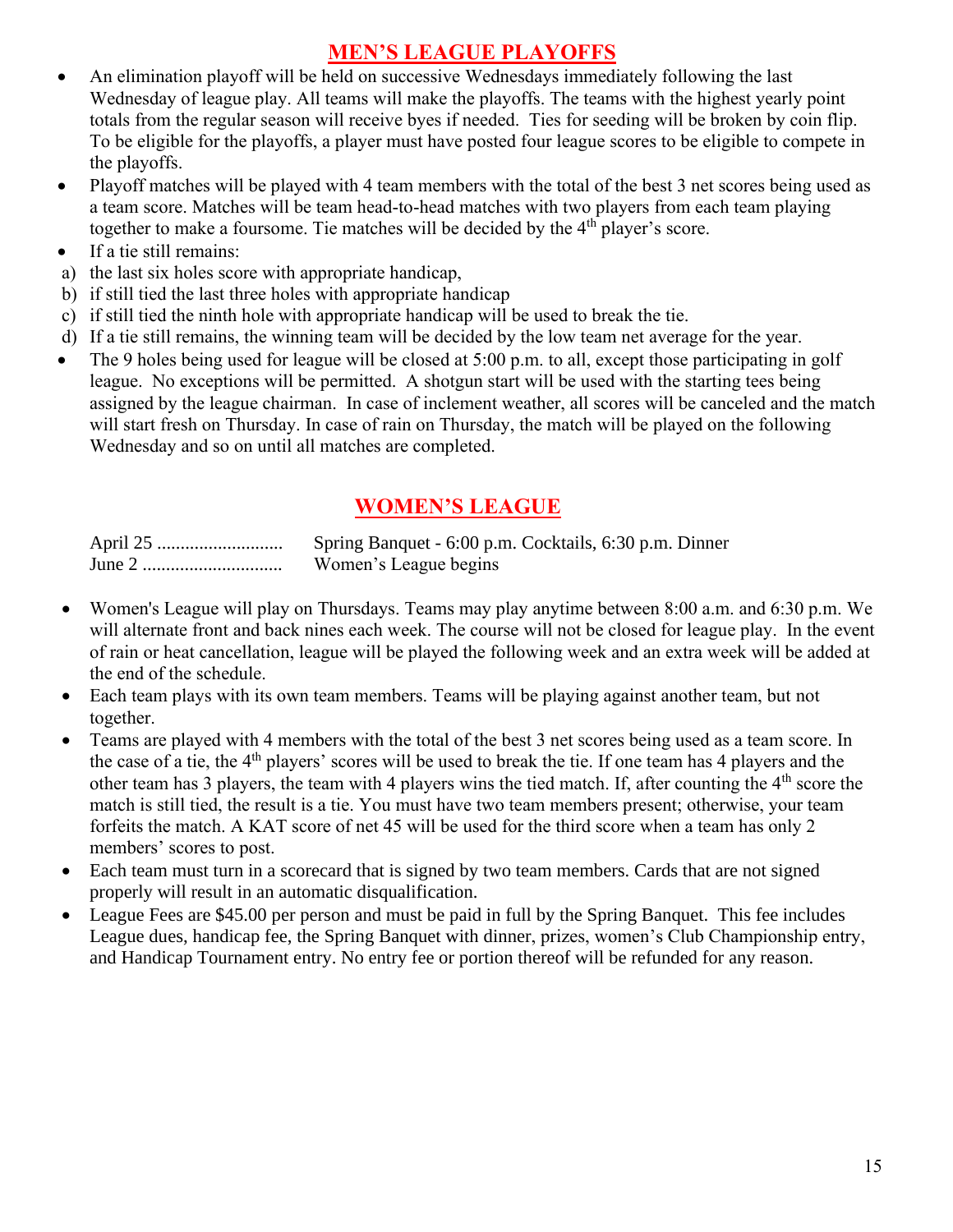#### **GOLF COURSE ETIQUETTE**

People using the golf course should do their part to make a round of golf at Valley View a pleasant experience for everyone.

Here are some suggestions:

- 1. Acting with integrity for example, by following the Rules, applying all penalties, and being honest in all aspects of play.
- 2. Showing consideration to others for example, by playing at a prompt pace, looking out for the safety of others, and not distracting the play of another player.
- 3. No player should hit a ball until the players in front are out of range.
- 4. You are expected to recognize when you have breached a Rule and to be honest in applying your own penalties.
- 5. There are times when you must be virtually certain when making on course decisions, such as the spot where to replace your ball, the point where your ball crossed the edge of a penalty area or when taking relief under the Rules. You are expected to consider all available information and to make a reasonable judgment in the circumstances.
- 6. Taking good care of the course for example, by replacing divots, smoothing bunkers, repairing ball-marks, and not causing unnecessary damage to the course.
- 7. **Ready Golf in stroke play is encouraged when it can be done in a safe and responsible way.**
- 8. A round for a foursome in a cart should take no longer than 2 hours for 9 holes or 4-1/4 hours to play 18 holes. **The USGA recommends players make each stroke in no more than 40 seconds, and usually in less time.**
- 9. Players searching for a ball should signal the players behind to pass as soon it becomes apparent that the ball will not be easily found. **A ball is lost if not found in three minutes.**
- 10. **All players wishing to putt with the flagstick in please do so before players begin to putt with the flagstick out. Once flagstick is pulled, it will remain out until all players are finished with the hole.**
- 11. If you are not keeping pace on the course, allow the players behind you to play through.

#### **RULES REMINDERS**

**Due to course maintenance every Monday, excluding holidays, golfers start play on the back nine.**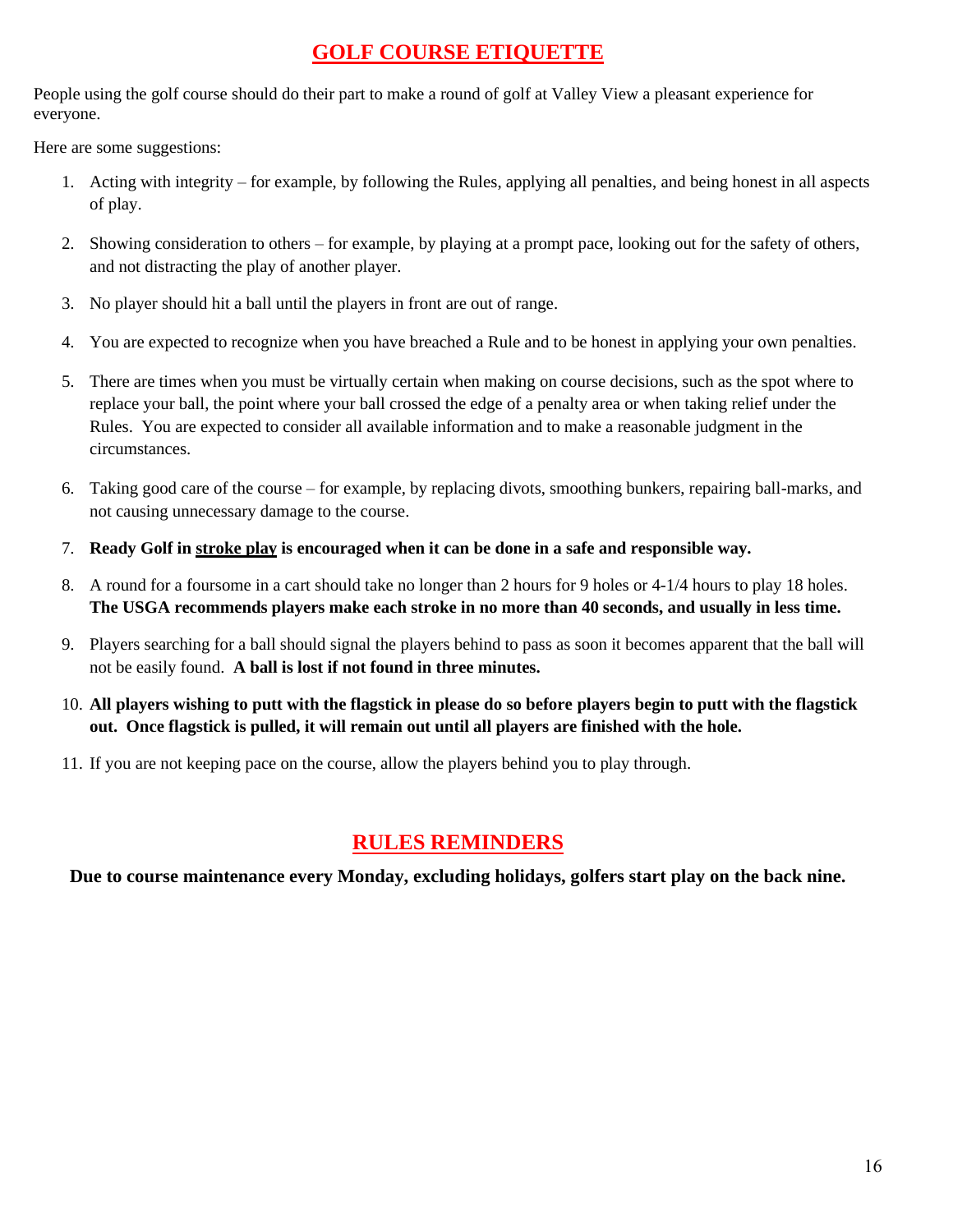## **LOCAL GOLF RULES AND CLARIFICATIONS**

- 1. When winter rules are elected by the committee, they shall be applied as follows. A ball lying in its fairway may be lifted and cleaned, without penalty, and placed within six inches of where it originally lay, not nearer the hole.
- 2. When your ball is in or near a fence, boundary stake, or a tree from which you have no right for relief; play the ball as it lies.
- 3. **BUNKERS** Ball in disturbed area: Interference exists only if the disturbed area in the bunker interferes with the player's lie or area of intended swing (such as a ridge in front of or behind the ball). There is no relief for interference with stance. Player may place ball within one club length of the nearest point of relief or maximum available relief within the bunker, no nearer to the hole. Please smooth bunker with your foot or club after play.
- 4. TREES All trees are in play except for those that are marked by a ribbon. If such a tree interferes with a player's stance or his swing, the ball may be lifted, without penalty, and dropped in accordance with the procedure prescribed in Rule 16 (immovable obstruction). The ball may be cleaned when lifted.
- 5. Mulch around all trees is in play (no relief)
- 6. Free relief can be taken from mulch, rocks and plants around all tee markers and in flowerbeds. Rule 16
- 7. BEHIND **#3 & #6** GREENS In the absence of a stake or white line, the nearer edge of the service road/cart path is the boundary line and extends to the east side of cart path for **#4** tee on the south and the east corner practice area stake on the north. The right side of the cart path by **#4** tee is out of bounds.
- 8. FENCE LINES Out of bounds is always determined by sighting along the ground on the fairway side of the stakes and fence posts with no regard for the side of the stake on which the fencing is fastened.
- **9. All tall grass (No Mow) areas are deemed Penalty Areas. This includes the walking/maintenance path within the no mow/tall grass.**
- **10. All Penalty Areas are now marked and to be played as Red Staked Penalty Areas.**

**If your ball is inside the Red Staked Penalty Area you have three options, each for a one stroke penalty. (See below Rule 17.1d) You may also play your ball as it lies in penalty area without penalty.**

*When it is known or virtually certain that a ball is in any red staked penalty area and the player wishes to take relief, the player has three options, each for a one stroke penalty.*

- *1. The player may take stroke-and-distance relief.*
- *2. The player may take back-on-the-line relief keeping the reference point for where the ball last crossed the edge of the red staked penalty area between the player and the hole.*
- *3. The player may take lateral relief. The reference point for taking lateral relief is the estimated point where the ball last crosses the edge of the red staked penalty area. The relief area is two clubs from the reference point, no closer to the hole.*

 **Drop Zones on #10, #11 & #13 may be used when ball is in Penalty Area around lake. Ball must enter the Penalty Area around the lake past the drop zone, for drop zone to be used. Exception: Ladies Drop Zone on #11 is located on green side of lake.**

- 11. USGA rules apply to anything not covered by local rules. The tournament and/or Rules Committee may rule on any situation and make necessary interpretations.
- 12. The tournament committee will set the course for the following tournaments: Bombay, Calcutta, 6-6-6, Two Person Calcutta, and the Club Championship.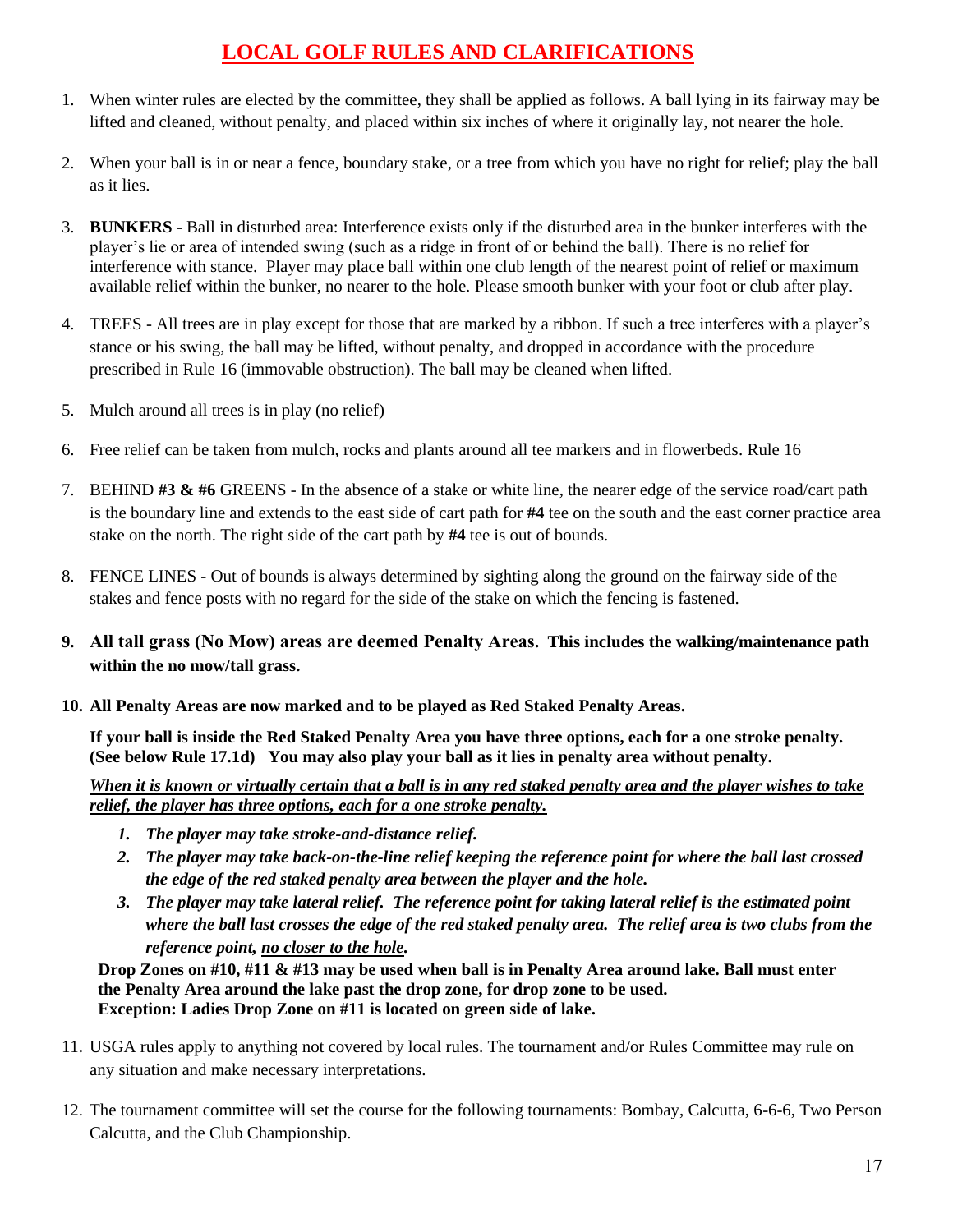- 13. The tournament committee will review all tournament schedules and have the right to forfeit matches and render decisions on rules of play.
- 14. The tournament committee reserves the right to review and adjust the handicap of any player at any time during the season**.**
- 15. The Grounds Committee or designated personnel may prohibit play on the course and/or use of golf carts due to weather conditions. Under tournament or league play, the tournament committee may assume this responsibility.
- 16. Dangerous Situations: When play is suspended for a dangerous situation and the players in a match are between the play of two holes or in the process of playing a hole, they shall discontinue play immediately and not resume play until the Committee has ordered a resumption of play. Players shall resume play after their last completed hole.
- 17. PLAY IS SUSPENDED WHEN THE HORN BLOWS! STOP PLAY IMMEDIATELY. The penalty for the breach of local rule #16 is DISQUALIFICATION. Practice areas shall be closed during suspension for a dangerous situation until the event committee has declared them open for use.
- 18. AERATION HOLES: If a ball comes to rest in an aeration hole, the player may, without penalty, lift the ball and clean it. The player shall drop the ball as near as possible to where it lay, but not nearer the hole. On the putting green, the player shall place the ball at the nearest spot but not nearer the hole, which avoids such situation.
- 19. BALL ON WRONG PUTTING GREEN: For the purpose of Rule 13.1.
- 20. Students 18 years old and younger are only allowed to play in the Junior Tournament and Club Championship.

#### **LOCAL STROKE AND DISTANCE RULE FOR BALL OUT OF BOUNDS OR LOST BALL**

#### **E-5 Alternative to Stroke and Distance for Lost Ball or Ball Out of Bounds**

**You can still take stroke-and-distance relief as you have in the past, but you now have the following additional option that comes with a penalty of two strokes.**

- **A. Determine Spot where your ball went out of bounds or is likely lost.**
- **B. Find nearest fairway edge no closer to the hole.**
- **C. Drop the ball within two clubs on either side of the fairway edge no closer to the hole.**

#### **LOCAL RULE SPRINKLER HEAD CLOSE TO THE GREEN**

- 1. The ball must lie through the green (not in a bunker or penalty area); and
- 2. The immovable obstruction (sprinkler head) must be on or within two club-lengths of the putting green: and
- 3. The immovable obstruction must be within two club-lengths of the ball: and
- 4. The immovable obstruction must intervene on the line of play between the ball and the hole. If and only if, all the criteria above apply for intervention on our line of play, then the player may lift and drop the ball within one club length from the nearest point of relief that is not nearer the hole, avoids intervention and is not in a hazard or on a putting green.

## **Signage and postings at the club will supersede what is in**

## **the yearbook.**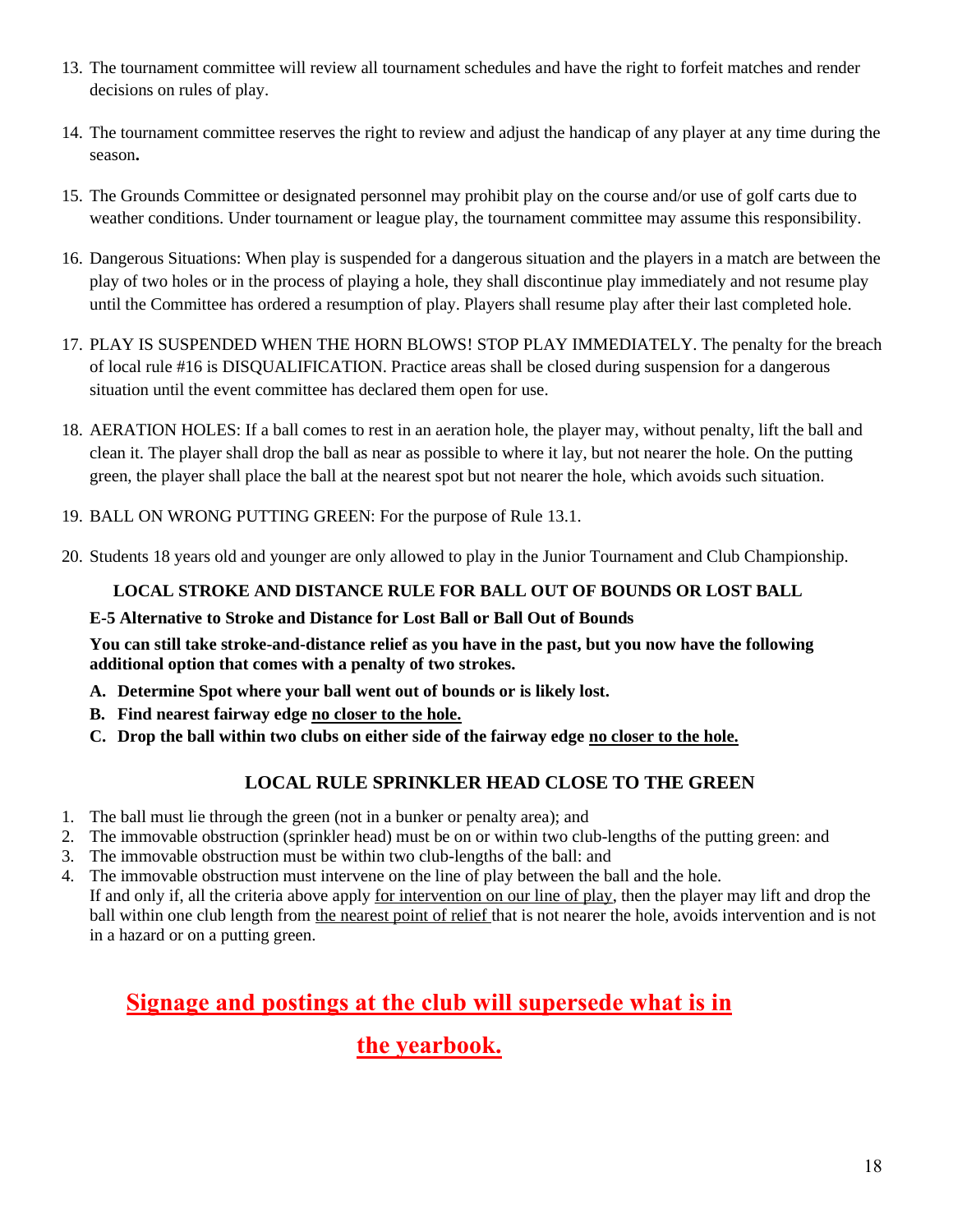#### **LAKE RULES**

- 1. NO SWIMMING ALLOWED.
- 2. Boating limited to row boats, canoes, sailboats, & paddle boats.
- 3. Electric trolling motors only.
- 4. Every boat must conform to State Safety Regulations for life jackets.
- 5. An adult must supervise children, in a boat, who are under 12 years of age.
- 6. No live minnows allowed for fish bait.
- 7. Guests, not necessarily accompanied by, but sponsored by a member, may fish after registration. The sponsor must notify the Clubhouse Lounge of the names of the sponsored guests prior to their arrival.
- 8. Fish limits according to state game laws.
- 9. Any boat left at the lake must be padlocked as a safety precaution from children.
- 10. NO CAMPING ALLOWED in lake area.
- 11. Ice fishing & ice-skating are prohibited.
- 12. Trash must be disposed of in containers provided.
- 13. No fishing in cove on #11.
- **14. No hunting or firearms allowed on premises.**
- **15. Non-Equity Members have no lake privileges**

#### **CLUBHOUSE RULES AND RENTAL**

#### **Club Room Rental**

Valley View's Club Room can be rented to hold receptions, dinners, showers, special parties, and other social activities.

#### **Equity Members and** *immediate* **family members rates:**

\$50 for 75 People or less (children included); \$100 DAMAGE DEPOSIT REQUIRED

\$100 for OVER 75 People; \$200 DAMAGE DEPOSIT REQUIRED

\$75.00 CLEANUP DEPOSIT REQUIRED, Regardless of Number of People

\$75 BARTENDER FEE during winter hours Oct. 15-Apr. 15 if you want a bartender on duty.

Additional \$75 for 2nd bartender required for more than 75 people regardless of time of year.

#### **Non-Equity Members**

 **\$**125 for 75 People or Less (children included) \$125 DAMAGE DEPOSIT REQUIRED

\$200 for OVER 75 People. \$225 DAMAGE DEPOSIT REQUIRED

\$75.00 CLEANUP DEPOSIT REQUIRED, Regardless of Number of People

\$75 BARTENDER FEE during winter hours. Oct. 15-Apr. 15 if you want a bartender on duty

Additional \$75 for 2nd bartender required for more than 75 people regardless of time of year.

#### **Non-members and inactive member rates**:

\$150 for 75 People or Less (children included); \$150 DAMAGE DEPOSIT REQUIRED

\$250 for OVER 75 People; \$250 DAMAGE DEPOSIT REQUIRED

\$75.00 CLEANUP DEPOSIT REQUIRED, Regardless of Number of People

\$75 BARTENDER FEE during winter hours Oct. 15-Apr. 15 if you want a bartender on duty

Additional \$75 for 2nd bartender required for more than 75 people regardless of time of year.

#### 1. **Liquor for any activity held at the club must be purchased through the lounge.**

- 2. Scheduled all-member activities have precedence over individual or non-member reservations.
- 3. Anyone making a reservation must notify the clubhouse reservation chairperson at 309-937-3938 to discuss any special arrangements that may be required.
- 4. Garbage **MUST** be put into the designated area.
- 5. A deduction from deposit will be made if Clubhouse is not cleaned and left in same condition as when it was rented.
- 6. All scheduled activities must be cleared with the Lounge Committee.
- 7. No reservations will be permitted on Holidays from Memorial Day weekend through Labor Day weekend.
- 8. Bathing suits cannot be worn in club rooms or clubhouse bathrooms. Shirts will be always worn in club room.
- 9. All children 12 years of age and under must be supervised.
- 10. Acceptable chaperones shall be required at all teenage scheduled activities.

**Members and Non-members are expected to clean and leave the facility as it was found. Tables & chairs put away and set up as they were before the rental. Club committees are expected to clean up after club functions.**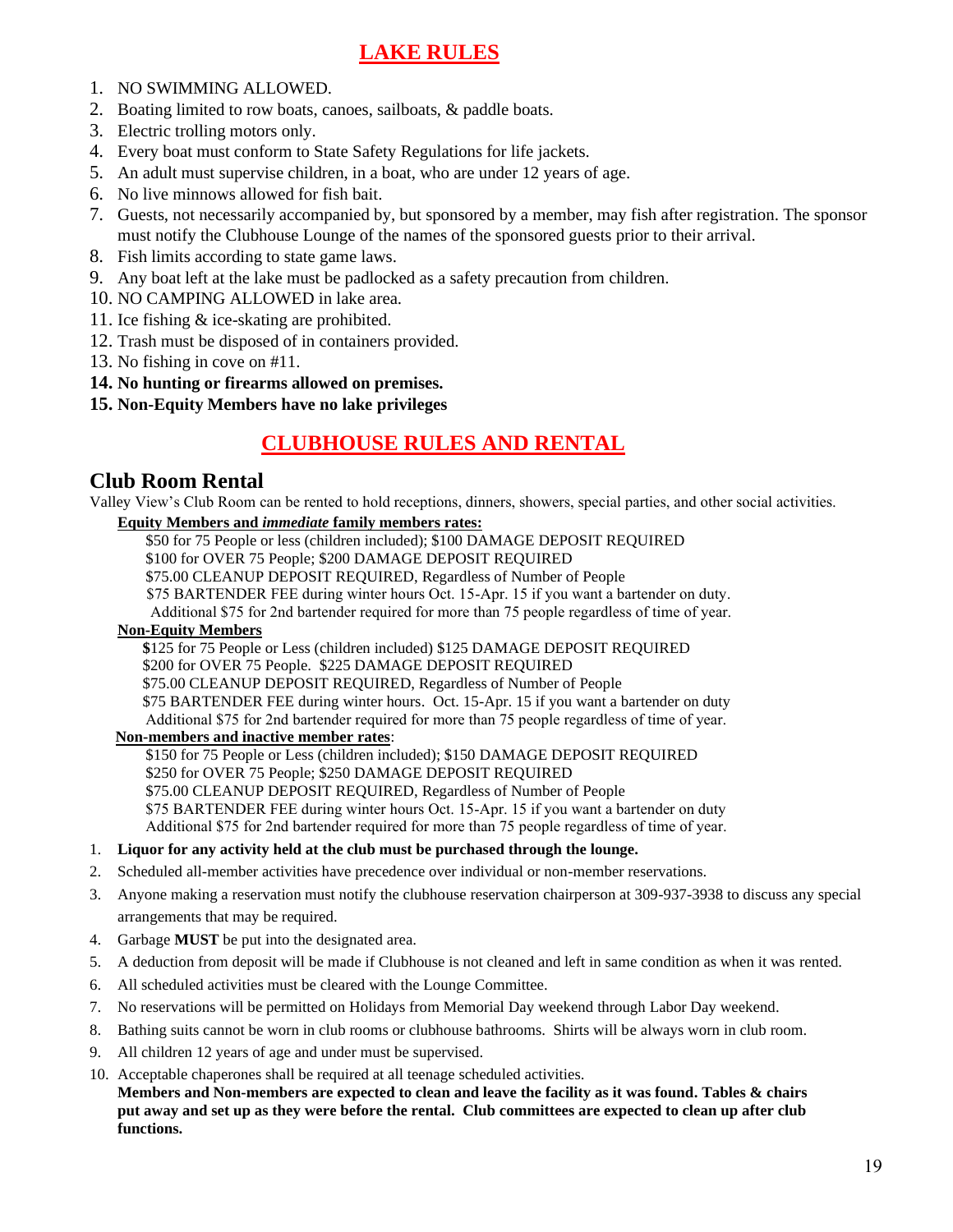### **VALLEY VIEW POOL RENTAL**

Valley View swimming pool may be rented to *members only* for private parties under the following conditions:

- 1. The member renting the pool must be present at the party. Rental hours may be from  $10:00 \text{ am} 12:00 \text{ pm}$ and 7:00 pm — 11:00 pm.
- 2. All non-members who swim during the regular hours will be charged the regular fee for swimming. (Example: if the party is scheduled for 7:00 pm until 11:00 pm, and a guest to the party comes out to swim before the party begins, they will be expected to pay the daily swimming fee.) Any non-member guests may swim at the party regardless of whether they have been out during the current month.
- 3. The same swimming rules and regulations that are enforced during normal swimming hours will apply to all parties. No flotation devices will be allowed.
- 4. No food allowed on the pool deck.
- 5. The lifeguard has the authority to close the pool if deemed necessary.
- 6. Any member wanting to rent the pool outside the regular business hours will need to submit a pool rental form at least two weeks prior to rental. The number of guests expected will need to be known in order to schedule the appropriate number of lifeguards. You may cancel the party (before the party begins) due to the weather conditions and receive a full refund. If the party has begun and the weather turns bad, you will be expected to pay a portion of the rental fee. The pool may be rented by Equity Members for \$75 payable to Valley View Club when submitting a pool rental form. Non-Equity Members may rent pool for \$100.

#### **POOL OPERATIONS**

Please call the clubhouse with any questions concerning the pool at 309-937-3938.

#### **Pool Rules & Regulations**

- Lifeguards will be on duty 7 days a week from  $12$  p.m.  $-5$  p.m.
- **Non-Equity Members and Swim Pass holders may use the pool 7 days a week from 12 p.m. – 5 p.m. when lifeguards are on duty.**
- **Equity Members may swim from 9 a.m. – 7 p.m.**
- Sponsored guest fees within 50-mile area \$5.00 per person & allowed TWO visits per month.
- Sponsored guest fees outside 50 miles -- \$5.00 per person no limit on visits.
- \$5 Guests fees will be collected by the lifeguard on duty at the table, immediately upon entering the pool deck from the bath house. Members are subject to discipline by the club for guests' non-payment of fees.
- August 16 Labor Day, the pool will be open M-F for members only--18 and older, or accompanied by 18 and older. On Memorial Day, Fourth of July, and Labor Day, the pool will open at 10 a.m. with lifeguards.
- Mothers or guardians in the pool area & dressed for supervision only no charge.
- No preschool children are to be left in the pool area without a parent or guardian. Babysitters must be sixteen years of age.
- All children must wear plastic training diapers or pants to cover the actual diaper itself.
- No pets in pool area.
- No smoking in pool area. (Inside fence and bathhouse). No pets in pool area.
- No paper, food, candy, shoes, etc. are to be taken into pool area.
- Bathhouse restrooms are for SWIMMERS ONLY.
- State law requires that all who swim take a nude shower.
- NO LATE-NIGHT SWIMMING UNLESS APPROVED BY POOL MANAGER!
- No cutoffs or tee shirts in pool. Long hair must be tied back, or a swim cap worn when in pool.
- Toys, balls, pool noodles, flotation lounges, inflatables, lounge chairs, etc. are now allowed in the pool.
- Disinfectant will be available for chairs. You may also bring your own chair and disinfectant
- Snack Shop will not be open. You may purchase snack items in the lounge. You can enter the lounge through the east side door.
- Stay at home if you or a member of your family is not feeling well.
- Call ahead to make sure the pool is open if you're coming to swim later in the day or after inclement weather.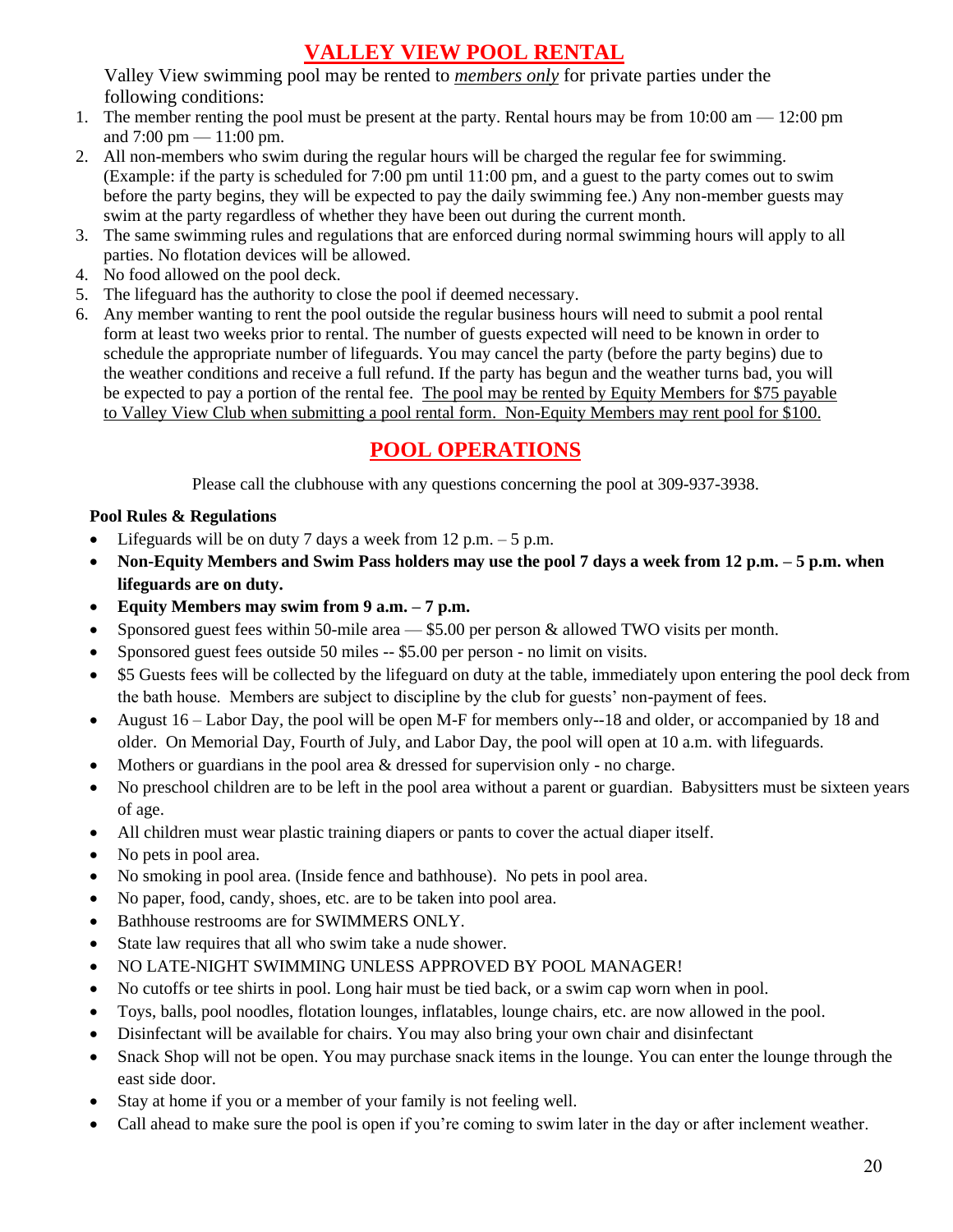#### **SWIM LESSONS**



Members and non-members welcome. TOTS ages 3–5 must be accompanied by an adult. Lessons are \$40 (payable first day of lessons). Lessons run Monday – Friday and are held at Valley View Club.

For registration, call or text Lana Stahl McDonough at 309-945-6587.

| $9:00-9:40$<br>Intermediate<br>$9:45-10:25$<br>Adv. Beginner<br>10:30-11:10<br>11:15-11:55 |
|--------------------------------------------------------------------------------------------|
|                                                                                            |

Swim lessons are taught by Lana Stahl McDonough and Certified Water Safety Instructors.

#### **WATER YOGA**



Water yoga classes will be held on Tuesday and Wednesday evenings @ 5:30. If classes are cancelled due to weather or pool closure, a makeup class will be held on Sunday at 6:00 p.m. Classes start on **June 7th.** Cost is \$5 per class for all participants, and non-members will pay a one-time yearly fee of \$10. Call Linda Lindburg at 309-945-7496 or email [lmb339@gmail.com](mailto:lmb339@gmail.com) for more information.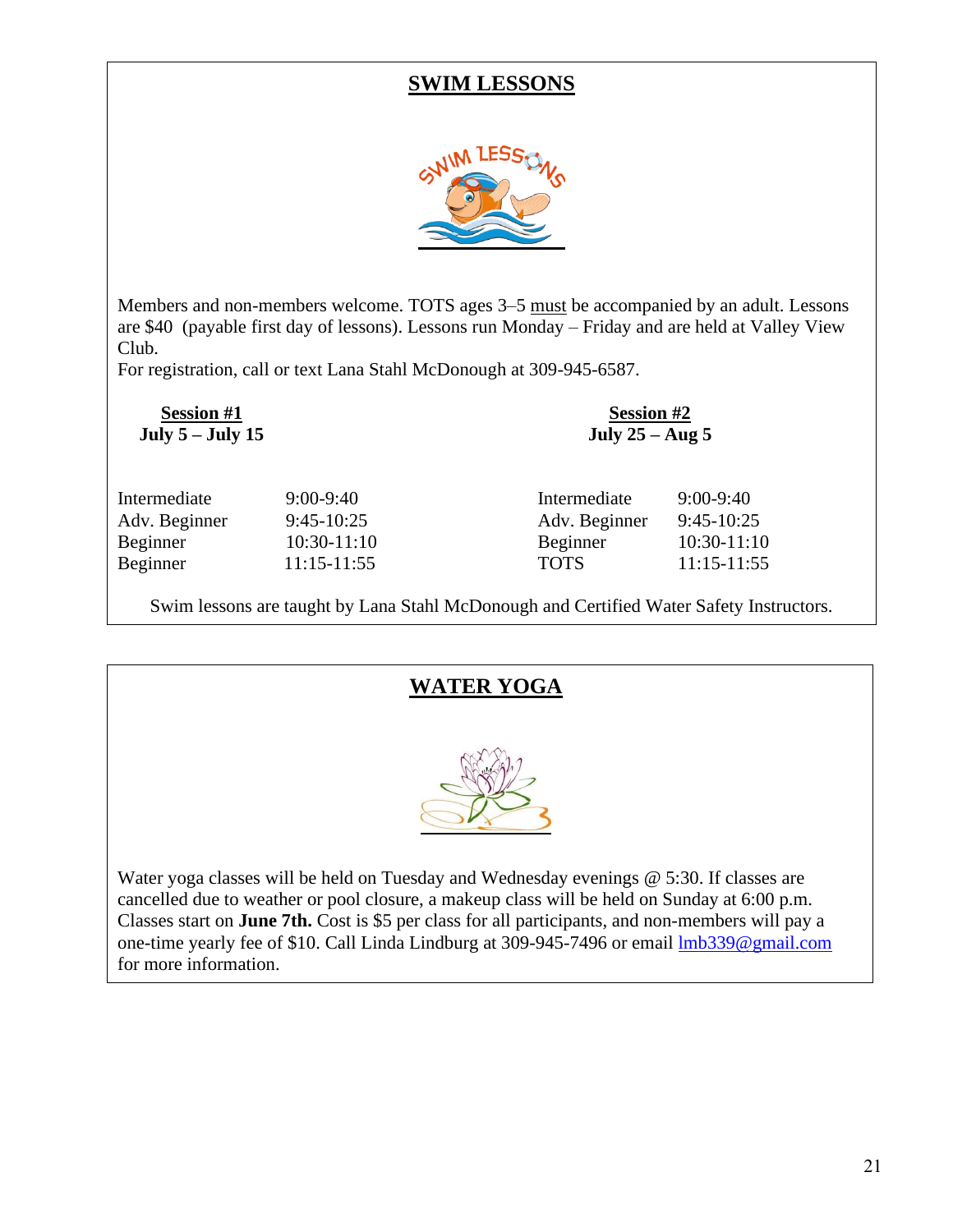#### **CAMPGROUND RULES & REGULATIONS**

- 1. Camping permitted only in established areas.
- 2. Each campsite pays for electricity consumed in addition to the above fee.
- 3. There will also be a \$100 storage fee to store campers over the winter months.
- 4. If you have a golf cart at Valley View, you must pay a \$320 cart shed/trail fee for each cart you have.
- 5. Member campers who tent camp a day or two at a time (non-permanent) will be charged either \$2 per day or \$15 for the season.
- 6. GUEST FEES: All guests must be sponsored by a member. That member will be responsible for those guests and their fees. Sponsor must inform Lounge Manager of how many guests are coming out and what type of camping they are doing. You'll receive a bill from Valley View based on the type of camping and number of nights.
- 7. Guests may stay with members in their trailer for a fee of \$17/night per camping unit. Guest privileges include camping and fishing and are limited to 14 days per year.
- 8. Guests must pay \$5/person at the lifeguard of lounge for swimming before entering the pool.
- 9. Guest Trailers may be parked next to host trailer for \$30/night, and Guest Tents are \$7/night. Guests may not exceed 7 consecutive days of guest trailer or tent camping with sponsor.
- 10. Lifetime Expansion Members do not get free privileges for their guests (this only applies to dues, not guests). Lifetime Expansion Members must pay for their guests' camping, golf, and pool fees.
- 11. Pavilion is not to be used for parking golf carts or lawn mowers during camping season; park these items by your trailer with keys removed to prevent vandalism of the cart or course.
- 12. No other personal property can be stored in the pavilion.
- 13. Pavilion rental for social activities shall be available to Equity Members for \$25 for parties or groups of 25– 75 people. Over 75 people: \$100. Non-member's fee shall be \$40 for up to 40 people; \$100 for 40–100 people; \$250 over 100 people. Reservations need to be made with the Lounge.
- 14. Campsites must be cleaned daily, and waste deposited in containers provided. Please keep your area clean.
- 15. All pets must be kept on a leash with maximum length of ten feet.
- 16. Firearms, fireworks, and pellet type guns are always prohibited. All wildlife, flora and fauna are to be protected.
- 17. Fires are permissible in designated areas.
- 18. Quiet is requested after 11pm.
- 19. No trenching or digging in campgrounds or picnic areas.
- 20. Picnickers will abide by camping rules where applicable.
- 21. Campground is to be entered only from highway entrance. Lake road is not to be used.
- 22. Trailers over eight feet wide are not allowed.
- 23. As of 1996, storage sheds must be approved by the campground committee before they are built. Maximum size of a storage shed should not exceed 8' X 12' and must be maintained.
- 24. Campgrounds opens April 15 and closes October 15.
- 25. All sewage lines must be unhooked by October 15.
- 26. Only a community garden in one designated area is acceptable.
- 27. All work of any kind done to campground, bathhouse, or pavilion must be approved by the campground committee before the work is started.
- 28. NO hunting allowed in campground area.
- 29. Parking is permitted on the grass only on the perimeter of the campground. No vehicles are allowed to drive on the grass unless parking or removing a camper. You may drive to camper to unload groceries, etc., then park on the perimeter.
- 30. New full-time campers must receive approval of a campsite selection by the campground committee.
- 31. Only playground equipment furnished by Valley View will be permitted.
- 32. No minibikes or motorbikes in the campground except on the roadway, and only driven by licensed drivers.
- 33. No washers or dryers will be allowed in a camper or shed.
- 34. Any changes, additions, alterations, or other actions to your campsite must be approved by the campground committee or Valley View Board of Directors.
- 35. No permanent golf cart storage is permitted at the campgrounds.
- **36. Non-Equity Members are not eligible for campground sites.**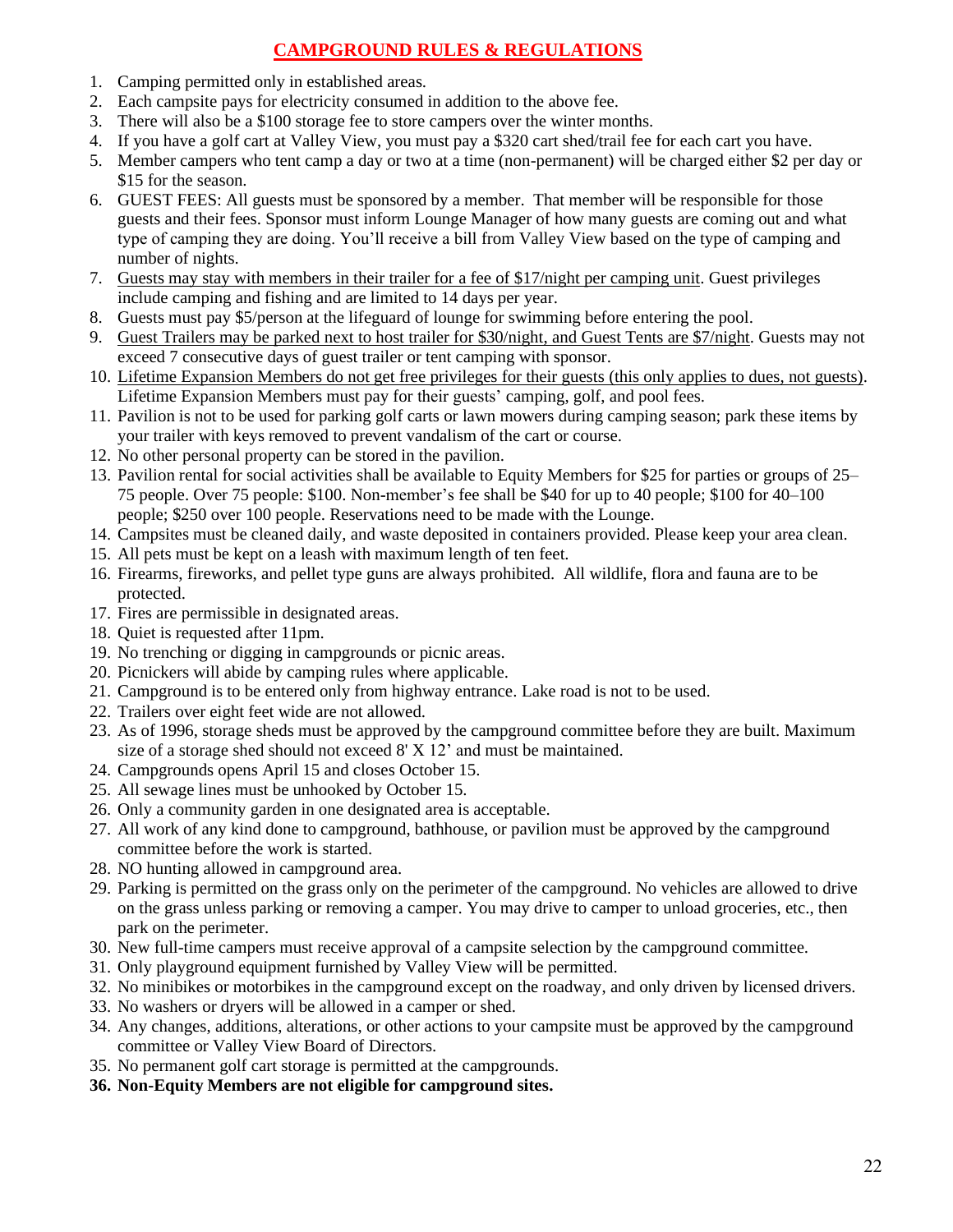#### **Announcements and Reminders**

#### **PLEASE**

**~Take the time to read through this yearbook and review it with all members of your family. ~**

**As members, we accept the responsibility of understanding and abiding by the rules, regulations and conditions set forth in this booklet, and helping the club to enforce them.**

- **ALL ALCOHOLIC BEVERAGES CONSUMED ON THE CLUB'S GROUNDS**  *MUST BE PURCHASED THROUGH THE LOUNGE***! Members should help enforce this by reporting infractions to the Lounge.**
- Dates and times listed in this yearbook are subject to change. Please check in or call the lounge to confirm times and dates for any events.
- All guests and public players are required to sign a guest register at the time their greens fees are paid.
- **Members are limited to hosting the same local players as guests (less than 50 miles from Valley View) only ONCE in the same calendar month.**

## **FIND US ON THE NET @**

- Valley View web site at [http://www.valleyviewclub.org](http://www.valleyviewclub.org/)
- Valley View Facebook page at [www.facebook.com/valleyview82](http://www.facebook.com/valleyview82) for all updates.
- Members Only Facebook group <https://www.facebook.com/groups/785800538648624>
- Valley View Twitter account @ValleyViewClub2
- Instagram account valley\_view\_club

*Before coming to swim later in the day or after inclement weather, be sure to call to make sure that the pool is open.*

#### **Attention: there is no parking down by the maintenance building except for the handicapped parking noted above.**

**Due to course maintenance every Monday, excluding holidays, golfers are to start play on the back nine until noon. After completion of the back nine, you may proceed to the front, regardless of the time you finish (even if before noon).**

# **ENJOY AND SUPPORT YOUR CLUB!**